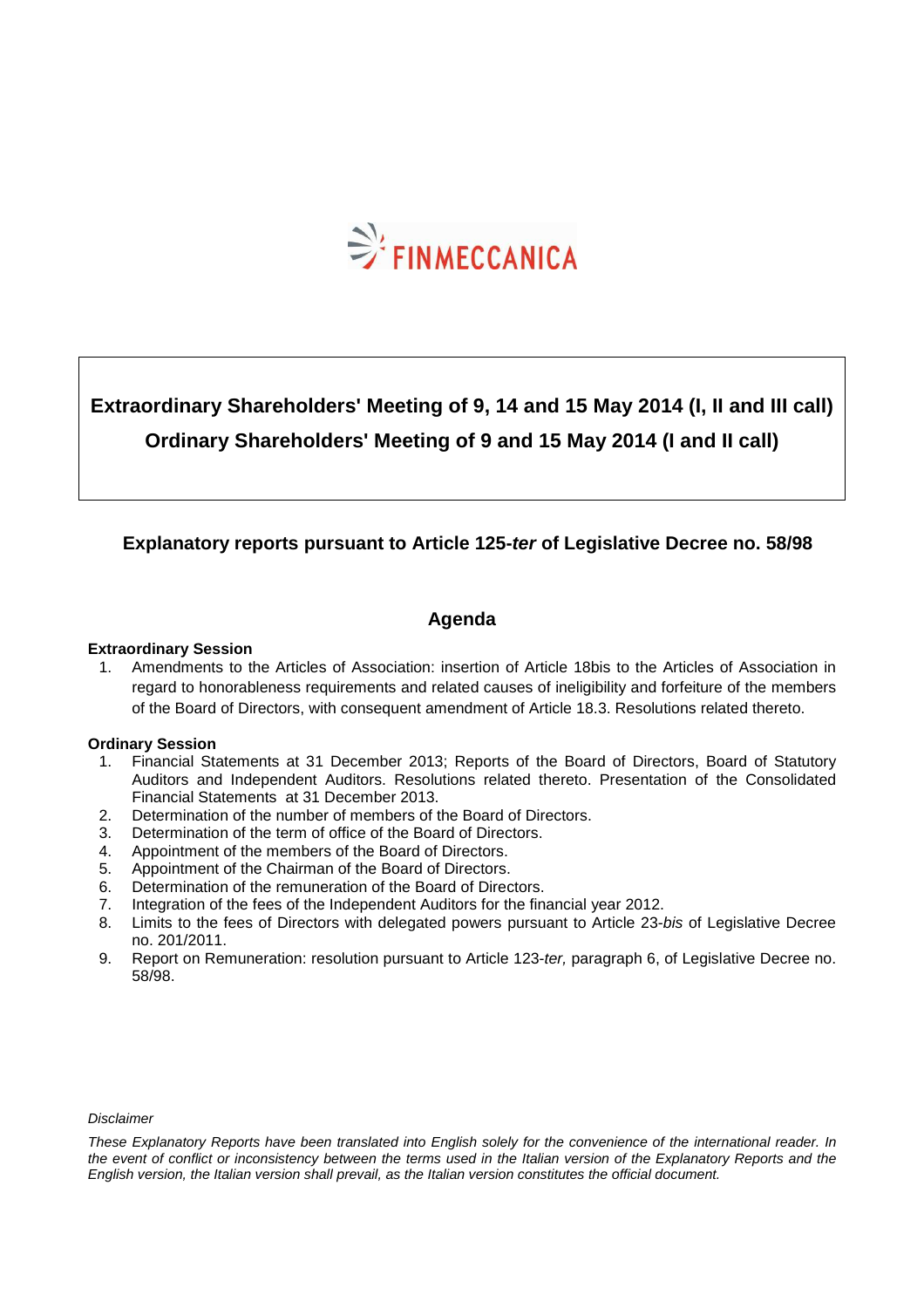### **Extraordinary Session**

## **Report of the Shareholder Ministry of Economy and Finance on Item 1 on the Agenda of the Extraordinary Session**

Amendments to the Articles of Association: insertion of Article 18bis to the Articles of Association in regard to honorableness requirements and related causes of ineligibility and forfeiture of the members of the Board of Directors, with consequent amendment of Article 18.3. Resolutions related thereto.

Dear Shareholders,

The Shareholder Ministry of Economy and Finance, holder of 174.626.554 ordinary shares equal to about 30,204% of share capital of Finmeccanica S.p.a., requested to the Company on 14 March 2014, pursuant to Article 2367 of the Italian Civil Code, that the Shareholders' Meeting of Finmeccanica S.p.a., called to approve the financial statements for the 2013 financial year and to resolve upon the consequent renewal of the administrative body due to expiry of the mandate, also be convened in extraordinary session to discuss and resolve upon the introduction into the Articles of Association of an Article prescribing requirements of honourableness and related causes of ineligibility and forfeiture of the members of the Board of Directors (Article 18bis) with consequent amendment to Article 18.3.

The Report submitted by the Shareholder Ministry of Economy and Finance pursuant to Article 125-ter, paragraph 3, of Legislative Decree no. 58/98, is given herebelow:

# **"Report of the shareholder Ministry of Economy and Finance explaining the proposals of amendments to the Articles of Association to be submitted to the Extraordinary Shareholders' Meeting of Finmeccanica S.p.a. called pursuant to Article 2367 of the Italian Civil Code.**

**Introduction into the Articles of Association of an Article prescribing requirements of honourableness and related causes of ineligibility and forfeiture of members of**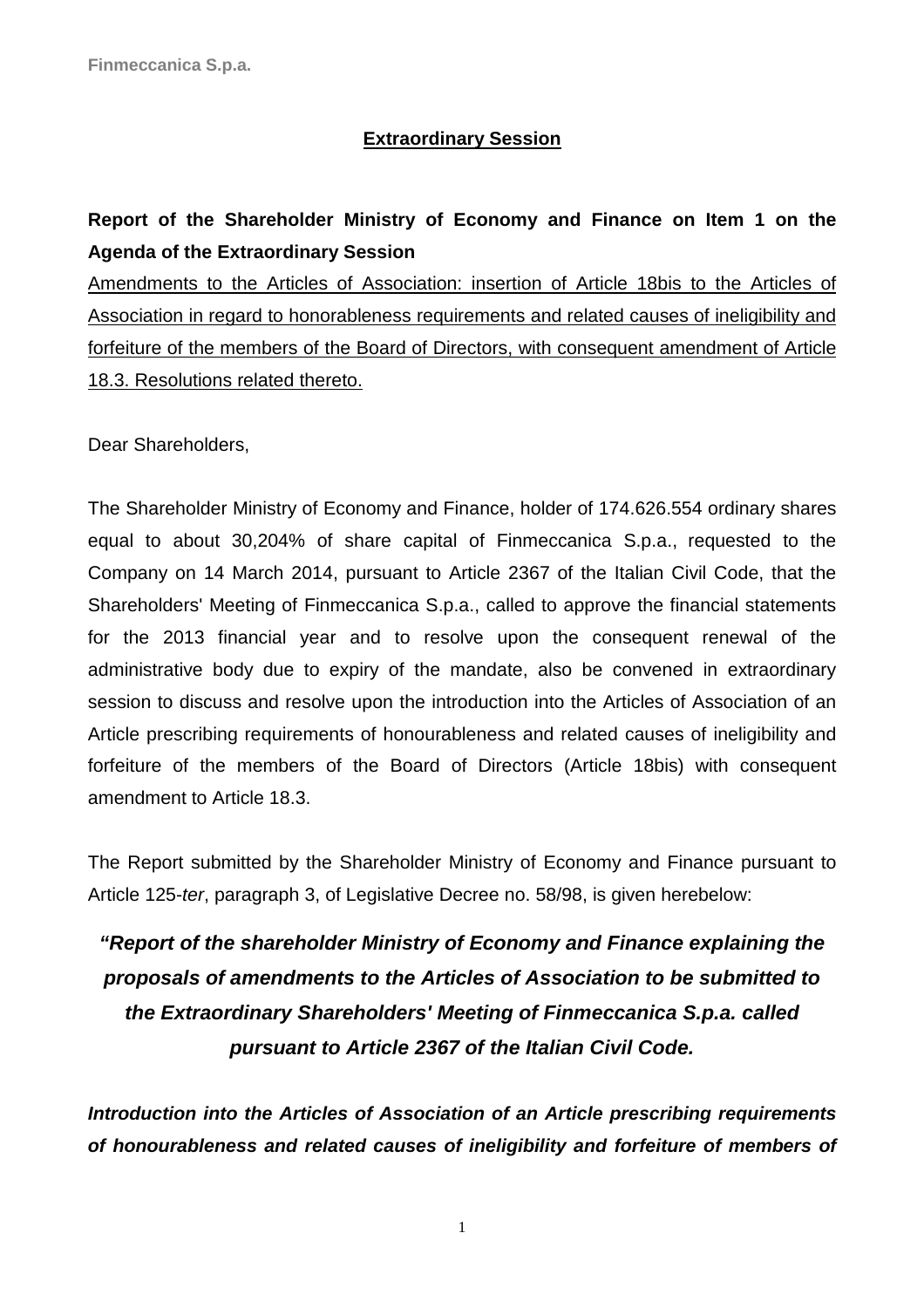# **the Board of Directors, with consequent further amendment to the Articles of Association.**

### Dear Shareholders,

The shareholder Ministry of Economy and Finance requests, pursuant to Article 2367 of the Italian Civil Code, that the Shareholders' Meeting of Finmeccanica S.p.a., called to approve the financial statements for the 2013 financial year and to resolve upon the renewal of the administrative body due to expiry of the relevant mandate, is also convened in extraordinary session to discuss and resolve upon the proposal to introduce into the Articles of Association specific provisions prescribing requirements of honourableness and related causes of ineligibility and forfeiture of members of the Board of Directors.

This request is made in implementation of the provisions of the Directive issued by the Minister of Economy and Finance on 24 June 2013 regarding the criteria and procedures to be adopted for appointing members of the administrative bodies and remuneration policies for members of senior management of companies directly or indirectly controlled by the Ministry of Economy and Finance.

In particular, the proposed Article of the Articles of Association to be adopted is aimed at strengthening the requirements of honourableness prescribed for directors of listed companies by the provisions of Articles 147-quinquies and 148 paragraph 4 of Legislative Decree no. 58 of 24 February 1998 and Article 2 of the Decree of the Ministry of Justice no. 162 of 30 March 2000.

For this purpose, the proposed Article provides, as causes of ineligibility or forfeiture for just cause without the right to compensation for damages from the functions of Company Director, the issue of a sentence of conviction, even if not final (which is equivalent to a plea bargain), for any of the offences provided by:

- a) the rules that regulate banking, financial, securities and insurance activities and the rules on markets, securities and payment instruments;
- b) the criminal provisions set out in Title XI of Book V of the Italian Civil Code (relating to companies and consortia) and in Royal Decree no. 267 of 16 March 1942 (bankruptcy law);
- c) the rules that identify offences against the public administration, against public faith, against property, against public order, against the public economy or in tax matters; and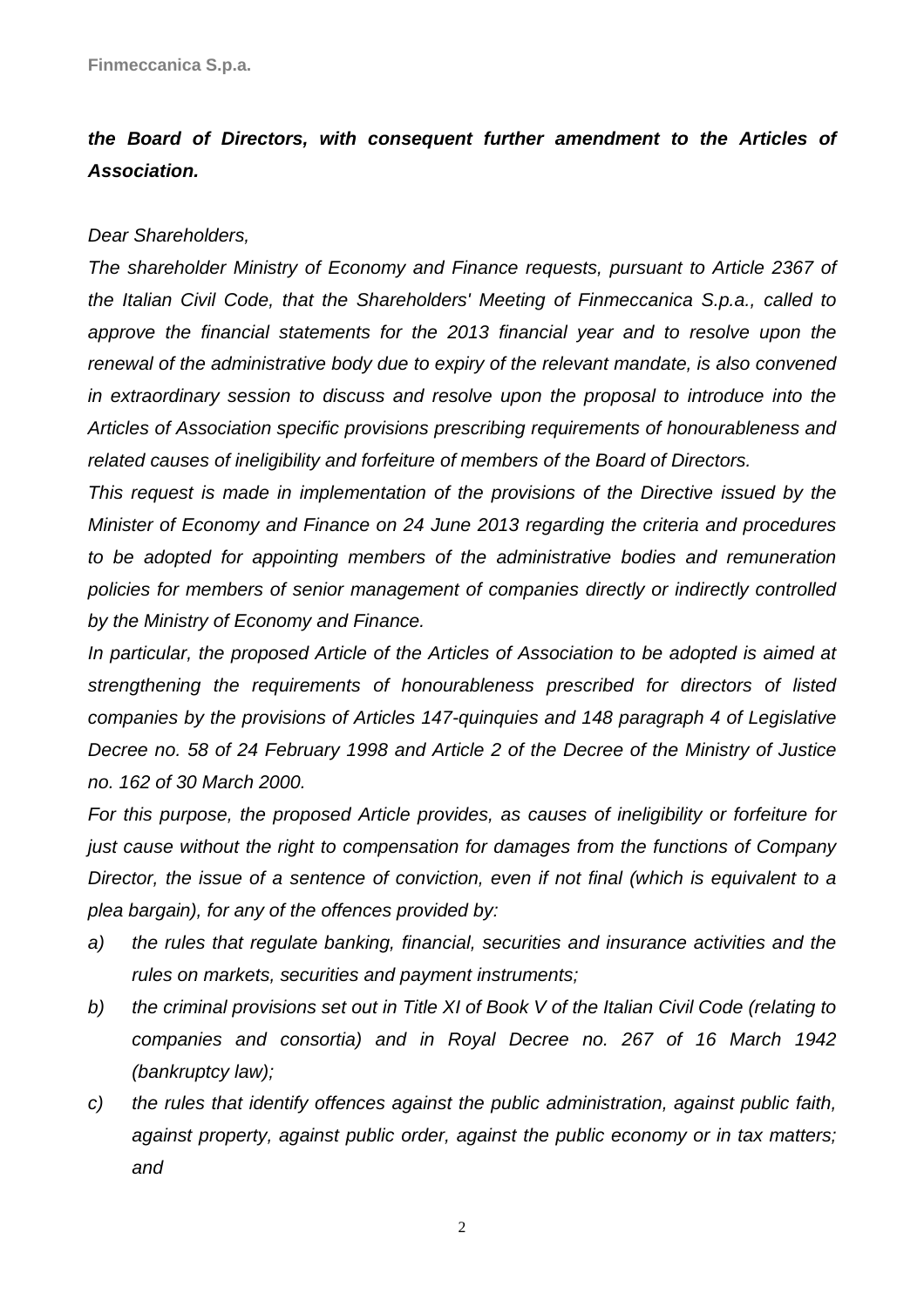d) Article 51, paragraph 3-bis of the Italian Code of Criminal Procedure (which sets out various forms of crimes of association) and by Article 73 of Italian Presidential Decree no. 309 of 9 October 1990 (which sets out the offence of unlawful production, trafficking and possession of drugs or psychotropic substances),

without prejudice to the effects of rehabilitation and extinguishment of offence. As drafted in the proposed Article of the Articles of Association:

- A cause of ineligibility is also the issue of an order for committal for trial or an order for immediate trial for any of the offences indicated in subparagraphs a), b), c) and d) above, in the absence of a sentence of acquittal, even if not final, as well as the issue of a sentence of final conviction ascertaining the intentional commission of damage to the state treasury;
- Any Director who, during his/her office, receives any one of the measures indicated in the previous point is required to provide immediate communication thereof to the Board of Directors. The latter shall, within ten days of knowledge of such measures, verify the actual existence of the circumstances thereof. Where this verification is positive, the Director shall be forfeited for just cause, without the right to compensation for damages, unless the Board of Directors, within the term set out above, calls the Shareholders' Meeting, to be held within the next sixty days, in order to submit to the latter the proposal for that Director to remain in office, justifying such proposal on the basis of a prevailing interest of the Company in the continuance of the office. If the verification by the Board of Directors is performed after the end of the financial year, the proposal should be submitted to the Shareholders' Meeting called to approve the year's financial statements, subject to compliance with the terms provided by existing regulations. Where the Shareholders' Meeting does not approve the proposal made by the Board of Directors, the Director is forfeited with immediate effect for just cause, without the right to compensation for damages;
- Finally, another cause for automatic forfeiture of a Director for just cause, without the right to compensation for damages and with simultaneous withdrawal of any powers granted to him/her, is the Chief Executive Officer being subject to (a) a term of imprisonment or (b) a precautionary order, no longer challengeable, of remand in custody or house arrest. A similar forfeiture is incurred when the Director is subject to any other personal precautionary measure, no longer challengeable, where such measure is deemed by the Board of Directors sufficient to make impossible for such Director to exercise the powers conferred on him/her;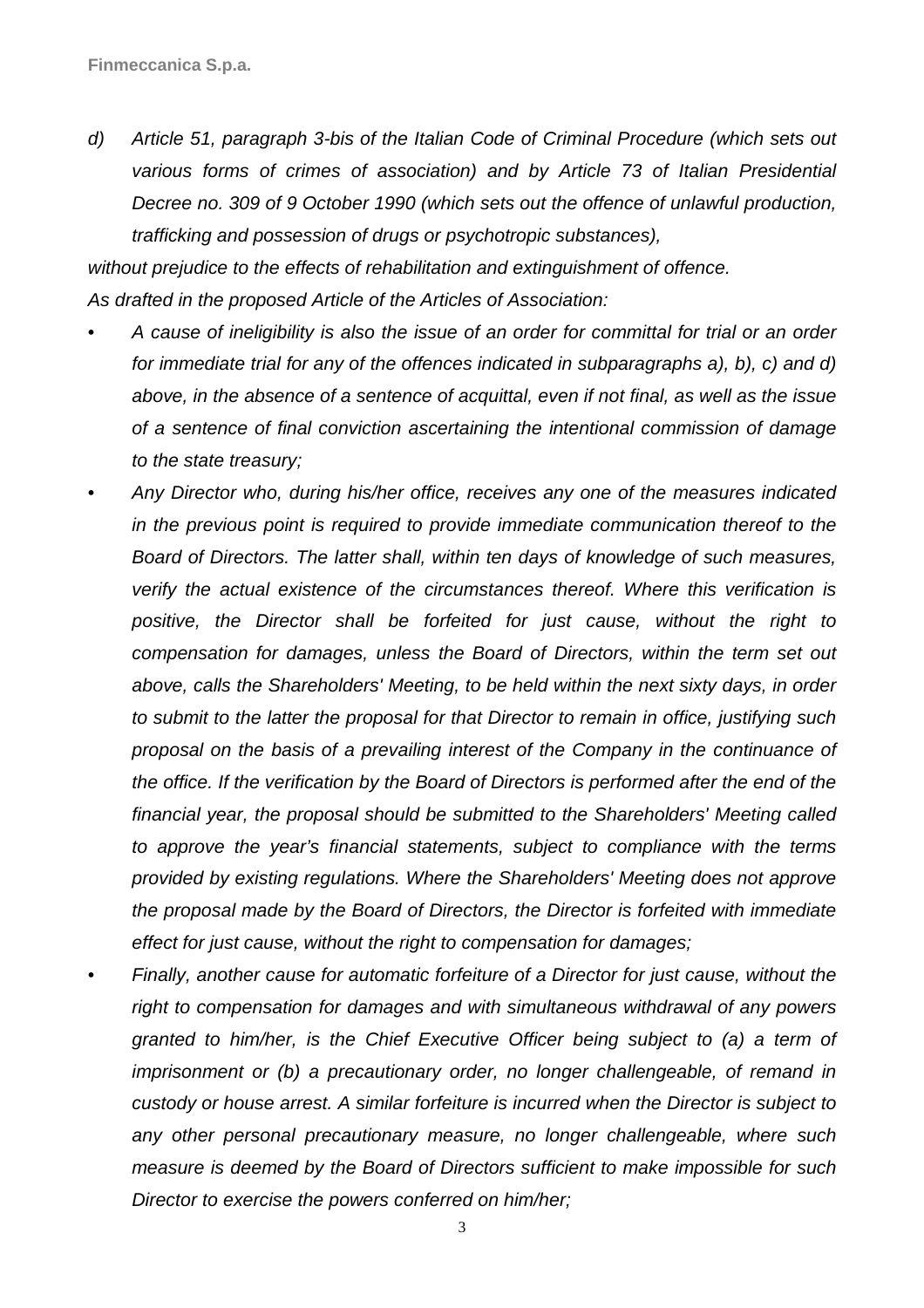• The Board of Directors ascertains the existence of the situations identified above, with reference to cases regulated in whole or in part by foreign laws and regulations, based upon an assessment of substantive equivalence.

\*\*\*\*\*

The text of the Article that the shareholder Ministry of Economy and Finance proposes to introduce into a specific Article of the Finmeccanica Articles of Association is given herebelow.

- 1. A cause of ineligibility or forfeiture for just cause, without the right to compensation for damages, from the functions of director, is the issue against the director of a sentence of conviction, even if not final and without prejudice to the effects of rehabilitation, for any of the offences provided by:
	- a. the rules that regulate banking, financial, securities and insurance activities and the rules on markets, securities and payment instruments;
	- b. Title XI, Book V of the Italian Civil Code, and Royal Decree no. 267 of 16 March 1942;
	- c. the rules that identify offences against the public administration, against public faith, against property, against public order, against the public economy or in tax matters;
	- d. Article 51, paragraph 3-bis of the Italian Code of Criminal Procedure, and Article 73 of Italian Presidential Decree no. 309 of 9 October 1990.
- 2. A cause of ineligibility is also the issue of an order for committal for trial or an order for immediate trial for any of the offences indicated in paragraph 1, subparagraphs a), b), c) and d) above, in the absence of a sentence of acquittal, even if not final, as well as the issue of a sentence of final conviction ascertaining the intentional commission of damage to the state treasury.
- 3. Any Director who, during his/her office, receives notification of an order for committal for trial or an order for immediate trial for any of the offences indicated in paragraph 1, subparagraphs a), b), c) and d) above, or a sentence of final conviction ascertaining the intentional commission of damage to the state treasury, must provide immediate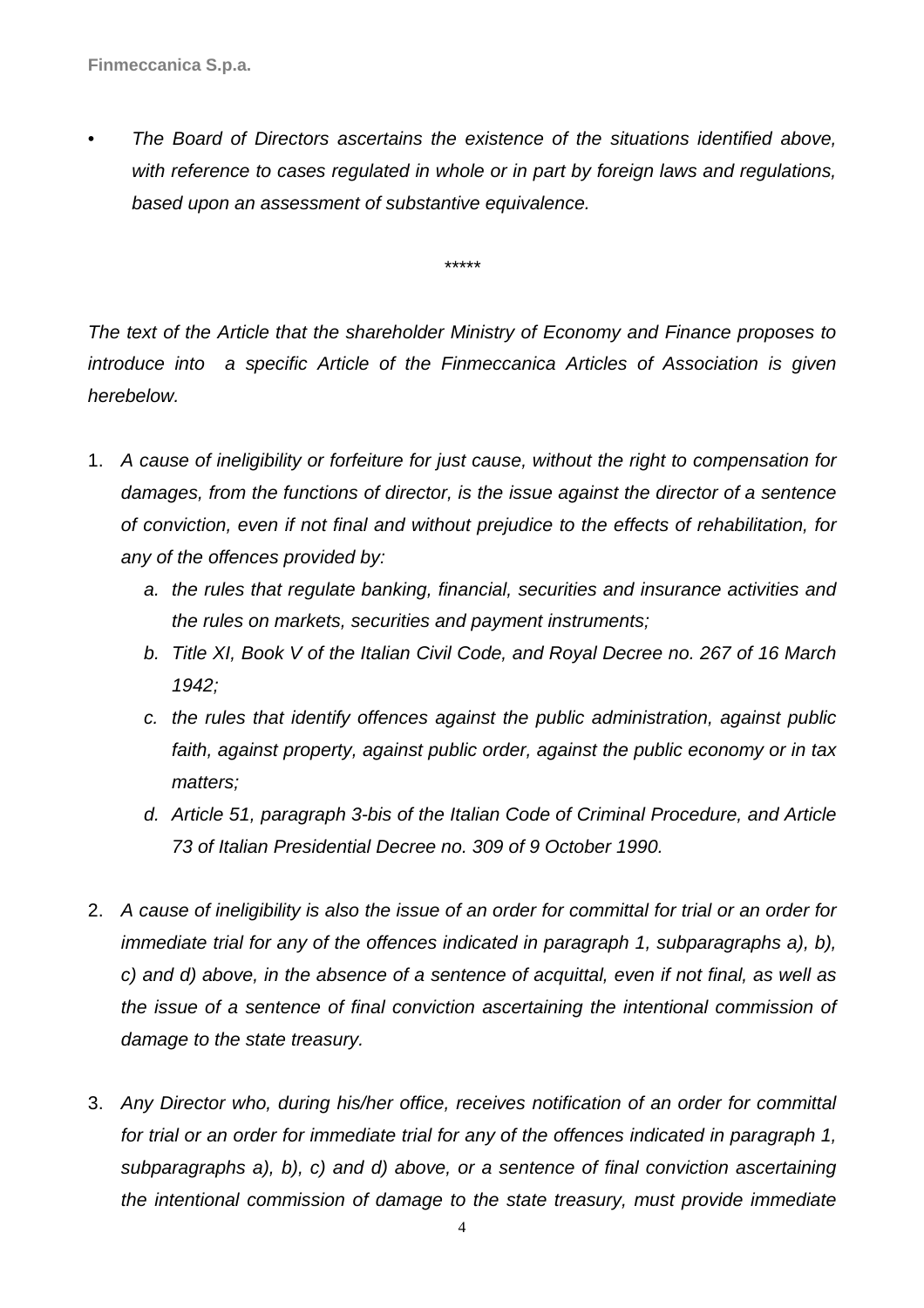communication thereof to the administrative body, with the obligation of confidentiality. The Board of Directors shall, at its first available meeting and in any case within ten days of knowledge of the issue of any of the measures indicated in the first sentence hereof, verify the existence of the circumstances thereof.

Where this verification is positive, the Director shall be forfeited for just cause, without the right to compensation for damages, unless the Board of Directors, within the ten days term set out above, calls the Shareholders' meeting, to be held within the next sixty days, in order to submit to the latter the proposal for that Director to remain in office, justifying such proposal on the basis of a prevailing interest of the Company in the continuance of the office. If the verification by the Board of Directors is performed after the end of the financial year, the proposal should be submitted to the Shareholders' Meeting called to approve the annual financial statements, subject to compliance with the terms provided by existing regulations.

Where the Shareholders' Meeting does not approve the proposal submitted by the Board of Directors, the Director is forfeited with immediate effect for just cause, without the right to compensation for damages.

- 4. Without prejudice to the provisions of the previous paragraphs, the Chief Executive Officer who is subject to:
	- a. a term of imprisonment, or
	- b. a precautionary order of remand in custody or house arrest, at the outcome of the proceedings set out in Article 309 or Article 311, paragraph 2 of the Italian Code of Criminal Procedure or after the elapse of the respective terms of establishment,

shall be automatically forfeited from the office of Director for just cause, without the right to compensation for damages, with simultaneous withdrawal of any powers granted to him/her.

A similar forfeiture is incurred when the Director is subject to any other personal precautionary measure, no longer challengeable, where such measure is deemed by the Board of Directors sufficient to make impossible for such Director to exercise the powers granted to him/her.

5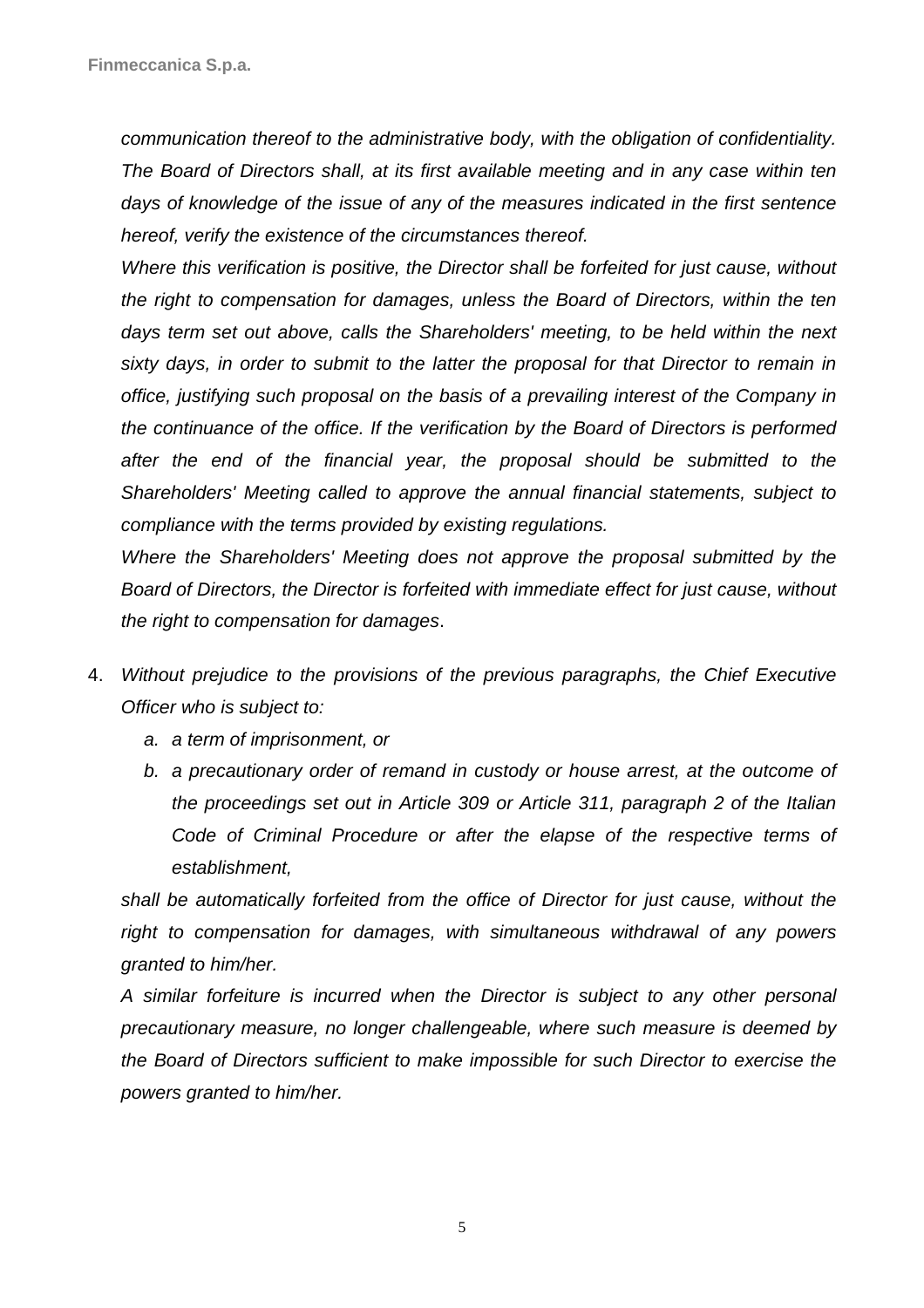- 5. For the purposes of this Article, the plea bargain pursuant to Article 444 of the Italian Code of Criminal Procedure is equated to the sentence of conviction, except where the offence is extinguished.
- 6. For the purposes of this Article, the Board of Directors ascertains the existence of the situations provided herein, with reference to cases regulated in whole or in part by foreign laws and regulations, based upon an assessment of substantive equivalence.

The introduction of the above Article, to be included in new Article 18-bis, also involves the need to amend the text of Article 18.3, relating to the reference to existing regulations prescribing requirements of honourableness which must be held by candidates for the position of Company Director, for the purpose of extending such reference to the new requirements of the Articles of Association proposed by this Report.

In this regard, the Shareholder Ministry of Economy and Finance proposes to approve the introduction into the Articles of Association of the aforementioned Article, reflected with the necessary amendments in the new Article 18-bis in the text set out below, as well as the consequent amendment of Article 18.3, also set out below with a comparison between the existing text and the proposed text highlighting the respective amendments.

\*\*\*\*\*

| <b>Existing Text</b> | <b>Proposed Text</b>                                                                                                                                                                                                                                                                                                                                                                                                                     |  |
|----------------------|------------------------------------------------------------------------------------------------------------------------------------------------------------------------------------------------------------------------------------------------------------------------------------------------------------------------------------------------------------------------------------------------------------------------------------------|--|
| Article 18-bis       |                                                                                                                                                                                                                                                                                                                                                                                                                                          |  |
| <b>NON EXISTING</b>  | $18$ -bis.1<br>A cause of ineligibility or forfeiture for<br>just cause, without the right<br>to<br>compensation for damages, from the<br>functions of Director, is the issue against<br>the Director of a sentence of conviction,<br>even if not final and without prejudice to<br>the effects of rehabilitation, for any of the<br>offences provided by:<br>a. the rules that regulate banking,<br>financial, securities and insurance |  |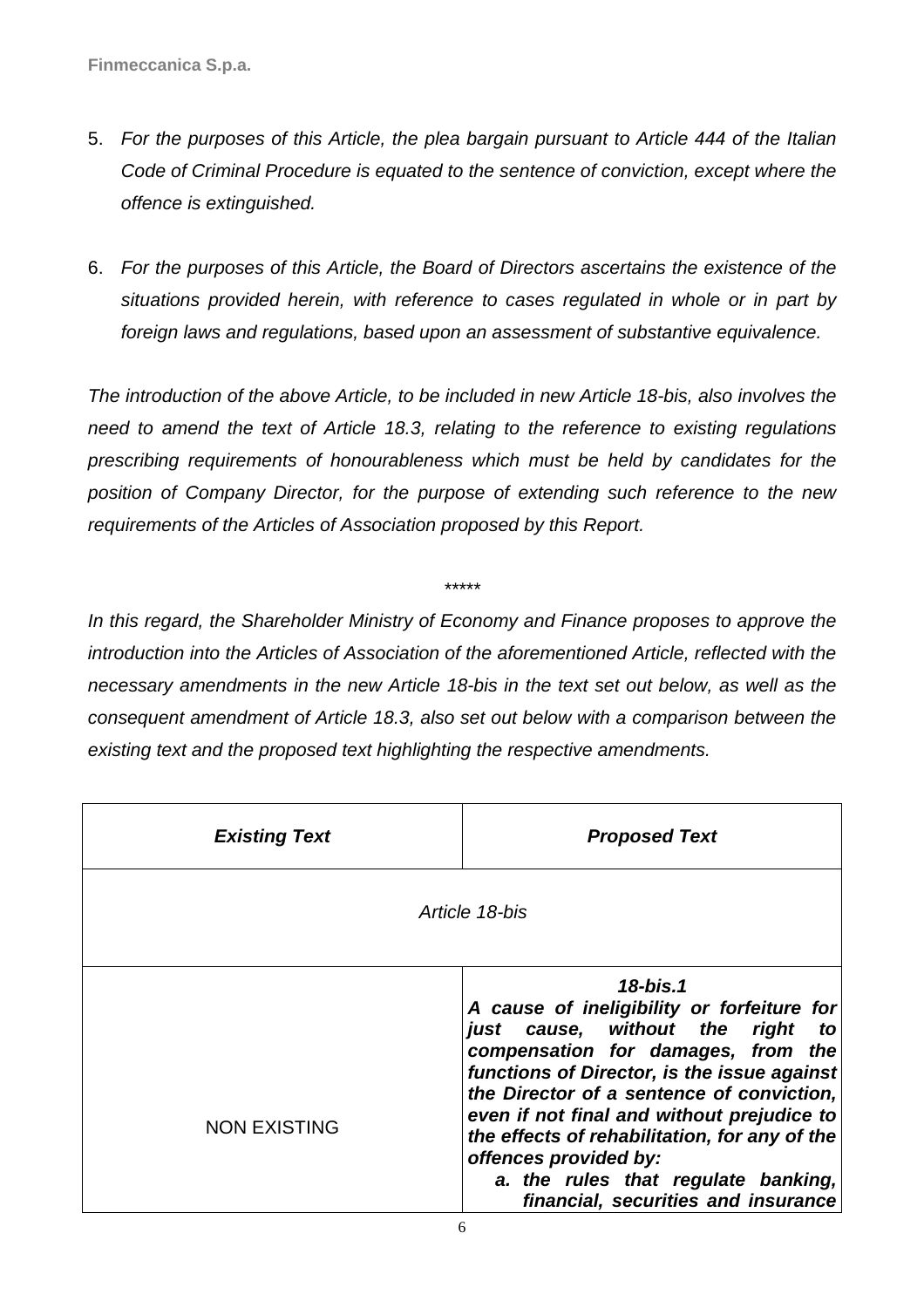| activities and the rules on markets,<br>securities<br>and<br>payment                      |
|-------------------------------------------------------------------------------------------|
| instruments;                                                                              |
| b. Title XI, Book V of the Italian Civil                                                  |
| Code, and Royal Decree no. 267 of                                                         |
| 16 March 1942;                                                                            |
| c. the rules that identify offences                                                       |
| against the public administration,                                                        |
| against public<br>faith,<br>against                                                       |
| property, against public order,                                                           |
| against the public economy or in                                                          |
| tax matters;                                                                              |
| d. Article 51, paragraph 3-bis of the                                                     |
| <b>Italian Code of Criminal Procedure,</b>                                                |
| of<br><b>Article</b><br>73<br><b>Italian</b><br>and                                       |
| Presidential Decree no. 309 of 9                                                          |
| October 1990.<br>$18 - bis.2$                                                             |
| A cause of ineligibility is also the issue of                                             |
| an order for committal for trial or an                                                    |
| order for immediate trial for any of the                                                  |
| offences indicated in Article 18-bis.1                                                    |
| above, subparagraphs a), b), c) and d)                                                    |
| above, in the absence of a sentence of                                                    |
| acquittal, even if not final, as well as the                                              |
| issue of a sentence of final conviction                                                   |
| ascertaining the intentional commission                                                   |
| of damage to the state treasury.                                                          |
| 18-bis.3.                                                                                 |
| Any Director who, during his/her office,                                                  |
| receives notification of an order for                                                     |
| committal for trial<br>order<br>for<br>or an                                              |
| immediate trial for any of the offences                                                   |
| <i>indicated</i><br><b>Article</b><br>in<br>18-bis.1,                                     |
| subparagraphs a), b), c) and d) above, or<br>final<br>sentence<br>conviction<br><b>of</b> |
| a<br>ascertaining the intentional commission                                              |
| of damage to the state treasury, must                                                     |
| <i>immediate</i><br>communication<br>provide                                              |
| thereof to the administrative body, with                                                  |
| the obligation of confidentiality.<br><b>The</b>                                          |
| Board of Directors shall, at its<br>first                                                 |
| available meeting and in any case within                                                  |
| ten days of knowledge of the issue of any                                                 |
| of the measures indicated in the first                                                    |
| sentence hereof, verify the existence of                                                  |
| the circumstances thereof.                                                                |
| Where this verification is positive, the                                                  |
| Director shall be forfeited for just cause,                                               |
| without the right to compensation for                                                     |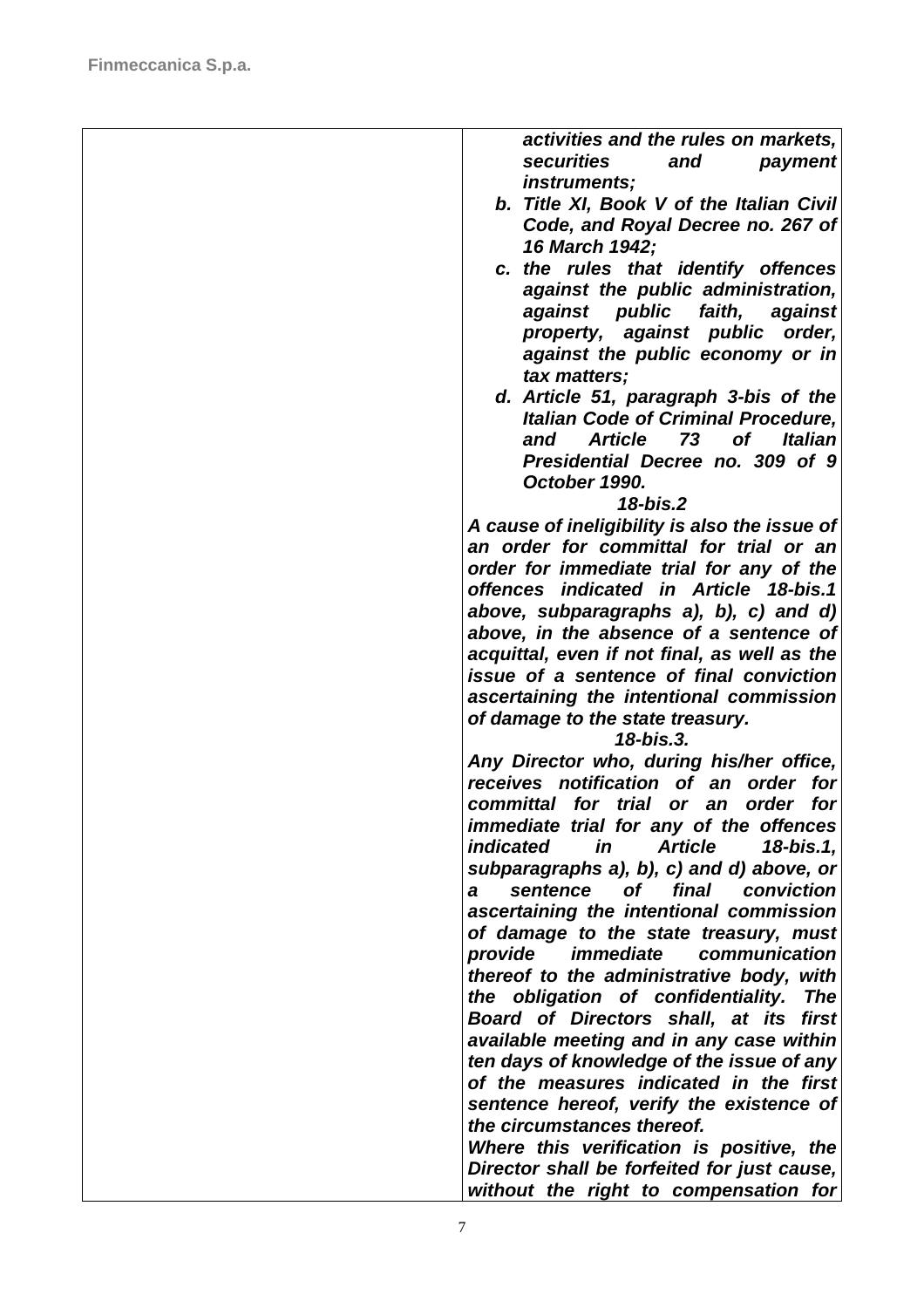| damages, unless the Board of Directors,        |
|------------------------------------------------|
| within the ten days term set out above,        |
| calls the Shareholders' meeting, to be         |
| held within the next sixty days, in order      |
| to submit to the latter the proposal for       |
| that<br>Director to<br>remain<br>in<br>office, |
| justifying such proposal on the basis of a     |
| prevailing interest of the Company in the      |
| the<br>office.<br>lf<br>the                    |
| continuance of                                 |
| verification by the Board of Directors is      |
| performed after the end of the financial       |
| year, the proposal should be submitted         |
| to the Shareholders' Meeting called to         |
| approve the annual financial statements,       |
| subject to compliance with the terms           |
| provided by existing regulations.              |
| Where the Shareholders' Meeting does           |
| not approve the proposal submitted by          |
| the Board of Directors, the Director is        |
| forfeited with immediate effect for just       |
| cause, without the right to compensation       |
| for damages.                                   |
| 18-bis.4.                                      |
| Without prejudice to the<br>above              |
| provisions of this Article 18-bis, the Chief   |
|                                                |
| <b>Executive Officer who is subject to:</b>    |
| a. a term of imprisonment, or                  |
| b. a precautionary order of remand in          |
| custody or house arrest, at the                |
| outcome of the proceedings set out             |
| Article 309 or Article<br>in<br>311,           |
| paragraph 2 of the Italian Code of             |
| Criminal Procedure or after the                |
| elapse of the respective terms of              |
| establishment,                                 |
| shall be automatically forfeited from the      |
| office of Director for just cause, without     |
| the right to compensation for damages,         |
| with simultaneous withdrawal of any            |
| powers granted to him/her.                     |
| A similar forfeiture is incurred when the      |
| Director is subject to any other personal      |
| precautionary measure, no<br>longer            |
| challengeable, where such measure is           |
|                                                |
| deemed by the Board of Directors               |
| sufficient to make impossible for such         |
| Director to exercise the powers granted        |
| to him/her.                                    |
| 18-bis.5.                                      |
| For the purposes of this Article 18-bis,       |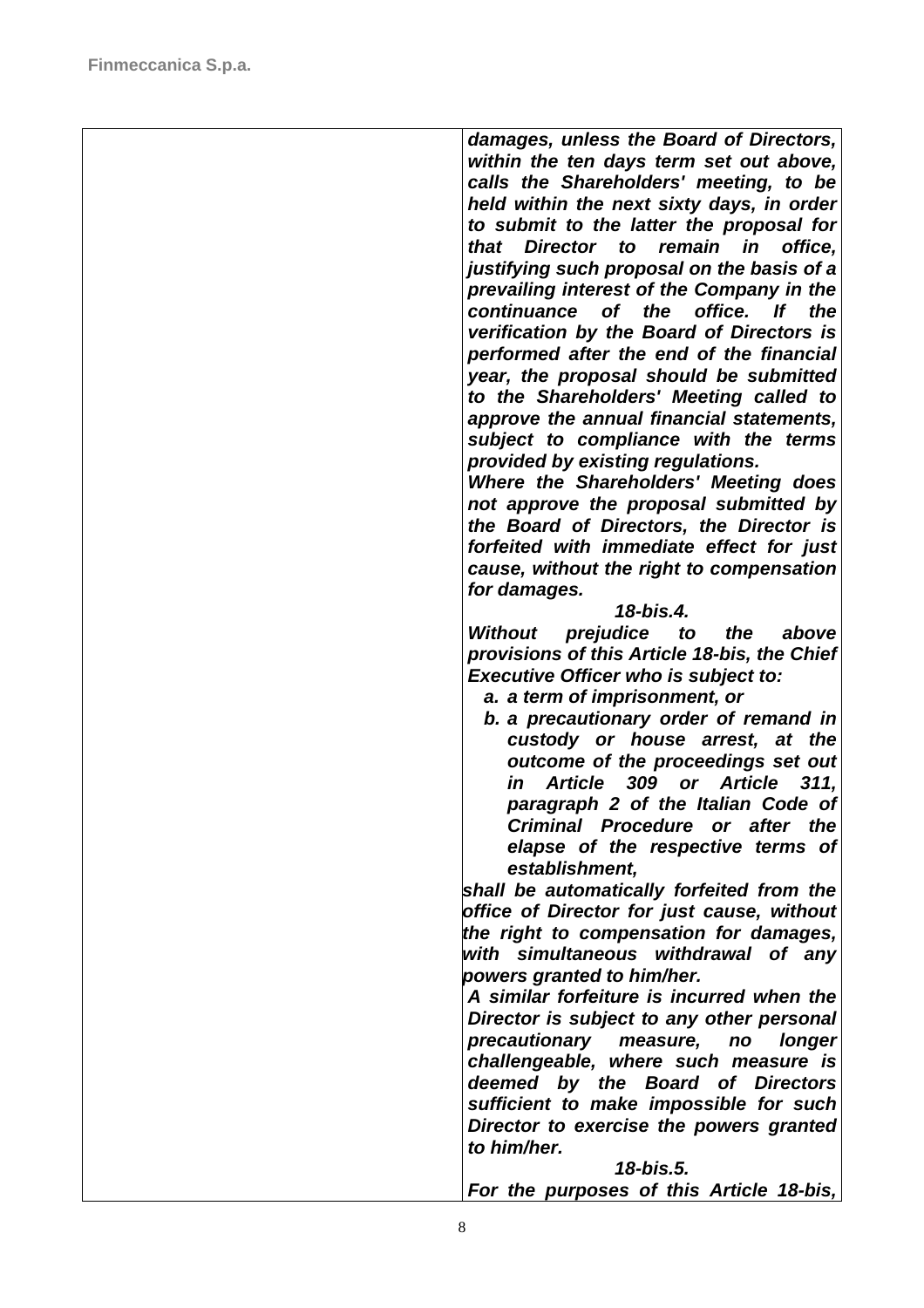$\blacksquare$ 

| the plea bargain pursuant to Article 444<br>of the Italian Code of Criminal Procedure<br>is equated to the sentence of conviction,<br>except where the offence is extinguished. |
|---------------------------------------------------------------------------------------------------------------------------------------------------------------------------------|
| 18-bis.6.<br>For the purposes of this Article 18-bis,                                                                                                                           |
| the Board of Directors ascertains the<br>existence of the situations provided                                                                                                   |
| herein, with reference to cases regulated<br>in whole or in part by foreign laws and                                                                                            |
| regulations, based upon an assessment                                                                                                                                           |
| of substantive equivalence.                                                                                                                                                     |

| <b>Existing Text</b>                                                                                                                                                                                                                                                                                                                                                                                                                                                                                                                                                                                                                                                                                                                                                                                                                                                                                                                                                                                                                                                                                                        | <b>Proposed Text</b>                                                                                                                                                                                                                                                                                                                                                                                                                                                                                                                                                                                                                                                                                                                                                                                                                                                                                                                                                                                                                                                                                                                                                                                                                                                                                                                                                                                                                    |
|-----------------------------------------------------------------------------------------------------------------------------------------------------------------------------------------------------------------------------------------------------------------------------------------------------------------------------------------------------------------------------------------------------------------------------------------------------------------------------------------------------------------------------------------------------------------------------------------------------------------------------------------------------------------------------------------------------------------------------------------------------------------------------------------------------------------------------------------------------------------------------------------------------------------------------------------------------------------------------------------------------------------------------------------------------------------------------------------------------------------------------|-----------------------------------------------------------------------------------------------------------------------------------------------------------------------------------------------------------------------------------------------------------------------------------------------------------------------------------------------------------------------------------------------------------------------------------------------------------------------------------------------------------------------------------------------------------------------------------------------------------------------------------------------------------------------------------------------------------------------------------------------------------------------------------------------------------------------------------------------------------------------------------------------------------------------------------------------------------------------------------------------------------------------------------------------------------------------------------------------------------------------------------------------------------------------------------------------------------------------------------------------------------------------------------------------------------------------------------------------------------------------------------------------------------------------------------------|
| Article 18.3                                                                                                                                                                                                                                                                                                                                                                                                                                                                                                                                                                                                                                                                                                                                                                                                                                                                                                                                                                                                                                                                                                                |                                                                                                                                                                                                                                                                                                                                                                                                                                                                                                                                                                                                                                                                                                                                                                                                                                                                                                                                                                                                                                                                                                                                                                                                                                                                                                                                                                                                                                         |
| Meetings based on lists submitted by Meetings based on lists submitted<br>Directors in which the candidates are<br>numbered consecutively.<br>list, this must be deposited at<br>own<br>Company's registered office and published<br>by the twenty-fifth day preceding the date of<br>the meeting at first convocation and,<br>published by the company at least twenty-<br>one days before the date of the meeting, still<br>in case of first convocation, in accordance<br>with the procedures provided for in the<br>relevant regulations.<br>The lists submitted by shareholders must be<br>deposited at Company's registered office by<br>the meeting at first call, and published by<br>the Company at least twenty-one days<br>before the date of the meeting, still in case<br>of first call, in accordance with the<br>procedures provided for in the relevant<br>regulations.<br>Each shareholder may submit or take part in<br>the submission of only one list and each<br>candidate may appear on only one list,<br>failing which he or she shall be disqualified.<br>Only those shareholders who, either alone | Directors shall be appointed by General Directors shall be appointed by General<br>by<br>shareholders and by the retiring Board of shareholders and by the retiring Board of<br>Directors in which the candidates<br>are<br>numbered consecutively.<br>If the retiring Board of Directors submits its If the retiring Board of Directors submits its<br>own<br>list, this must be<br>deposited<br>at<br>Company's registered office and published<br>by the twenty-fifth day preceding the date of<br>the meeting at first convocation and,<br>published by the company at least twenty-<br>one days before the date of the meeting, still<br>in case of first convocation, in accordance<br>with the procedures provided for in the<br>relevant regulations.<br>The lists submitted by shareholders must be<br>deposited at Company's registered office by<br>the twenty-fifth day preceding the date of the twenty-fifth day preceding the date of<br>the meeting at first call, and published by<br>the Company at least twenty-one days<br>before the date of the meeting, still in case<br>of first call, in accordance with<br>the<br>procedures provided for in the relevant<br>regulations.<br>Each shareholder may submit or take part in<br>the submission of only one list and each<br>candidate may appear on only one list,<br>failing which he or she shall be disqualified.<br>Only those shareholders who, either alone |
| together with<br>other<br>shareholders,<br>or<br>represent at least 1% of the shares with                                                                                                                                                                                                                                                                                                                                                                                                                                                                                                                                                                                                                                                                                                                                                                                                                                                                                                                                                                                                                                   | with<br>other<br>together<br>shareholders,<br>or<br>represent at least 1% of the shares with                                                                                                                                                                                                                                                                                                                                                                                                                                                                                                                                                                                                                                                                                                                                                                                                                                                                                                                                                                                                                                                                                                                                                                                                                                                                                                                                            |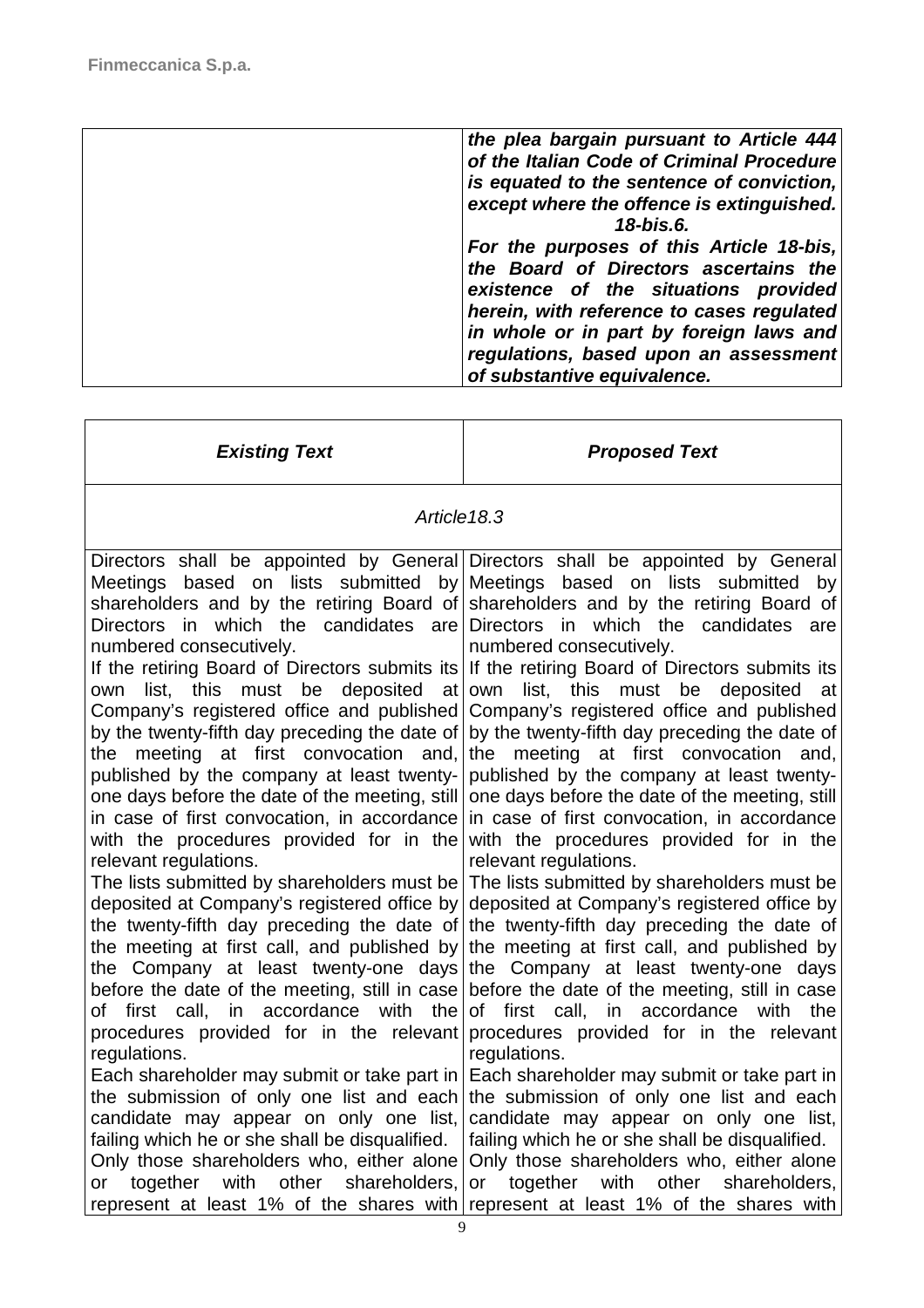| voting rights at Ordinary General Meetings,                       | voting rights at Ordinary General Meetings,                                                             |
|-------------------------------------------------------------------|---------------------------------------------------------------------------------------------------------|
| shall be entitled to submit lists, or such                        | shall be entitled to submit lists, or such                                                              |
| lesser number as might be provided by legal                       | lesser number as might be provided by legal                                                             |
| or regulatory provisions, where applicable.                       | or regulatory provisions, where applicable.                                                             |
| In order to prove possession of the number                        | In order to prove possession of the number                                                              |
|                                                                   | of shares necessary for the submission of of shares necessary for the submission of                     |
| shareholders must deposit<br>lists,                               | at lists, shareholders must<br>deposit<br>at                                                            |
| Company's registered office, within the                           | Company's registered office, within the                                                                 |
|                                                                   | deadline provided for the publication of the deadline provided for the publication of the               |
|                                                                   | lists by the Company, the relevant certificate lists by the Company, the relevant certificate           |
| proving that they are in possession of the                        | proving that they are in possession of the                                                              |
| number of shares represented.                                     | number of shares represented.                                                                           |
|                                                                   | At least two Directors must satisfy the At least two Directors must satisfy the                         |
|                                                                   | independence criteria as laid down for independence criteria as laid down for                           |
|                                                                   | statutory auditors by law. Candidates on the statutory auditors by law. Candidates on the               |
|                                                                   | lists who satisfy the independence criteria lists who satisfy the independence criteria                 |
|                                                                   | must be expressly indicated. All candidates must be expressly indicated. All candidates                 |
| honorableness<br>also<br>satisfy the<br>must                      | must also<br>satisfy the<br>honorableness                                                               |
|                                                                   | requirements laid down by the applicable requirements laid down by the applicable                       |
| legislation.                                                      | legislation and the Articles of Association.                                                            |
| Lists presenting three or more candidates                         | Lists presenting three or more candidates                                                               |
| must also include candidates of a different                       | must also include candidates of a different                                                             |
| gender, in accordance with the notice                             | gender, in accordance with the notice                                                                   |
| convening the General Meeting, to allow a                         | convening the General Meeting, to allow a                                                               |
| constitution of the board of directors in                         | constitution of the board of directors in                                                               |
| compliance with the provisions relating to                        | compliance with the provisions relating to                                                              |
| gender balance.                                                   | gender balance.                                                                                         |
|                                                                   | Declarations must be deposited together Declarations must be deposited together                         |
|                                                                   | with each list within the deadline provided with each list within the deadline provided                 |
|                                                                   | for the lists, in which declaration each for the lists, in which declaration each                       |
|                                                                   | candidate accepts his or her candidacy and candidate accepts his or her candidacy and                   |
| attests, under his or her own responsibility,                     | attests, under his or her own responsibility,                                                           |
|                                                                   | that there are no causes of ineligibility and that there are no causes of ineligibility and             |
|                                                                   | incompatibility and that the requirements incompatibility and that the requirements                     |
|                                                                   | laid down by the applicable legislation for laid down by the applicable legislation for                 |
|                                                                   | the office in question have been met, the office in question have been met,                             |
| satisfying the independence including satisfying the<br>including | independence                                                                                            |
|                                                                   | criteria, as required by these Articles of criteria, as required by these Articles of                   |
| Association.                                                      | Association.                                                                                            |
| Directors nominated shall immediately Directors nominated shall   | immediately                                                                                             |
|                                                                   | inform the Company if they no longer satisfy inform the Company if they no longer satisfy               |
|                                                                   | the aforesaid independence criteria and the aforesaid independence criteria and                         |
|                                                                   | honorableness requirements and if any honorableness requirements and if any                             |
| have arisen.                                                      | causes of ineligibility and incompatibility causes of ineligibility and incompatibility<br>have arisen. |
|                                                                   |                                                                                                         |
| for one list.                                                     | Each person entitled to vote may only vote Each person entitled to vote may only vote<br>for one list.  |
| Directors shall be elected as follows:                            | Directors shall be elected as follows:                                                                  |
| a) a                                                              | two thirds of the directors to be a) two thirds of the directors to be                                  |
|                                                                   | elected shall be taken from the list that elected shall be taken from the list that                     |
|                                                                   |                                                                                                         |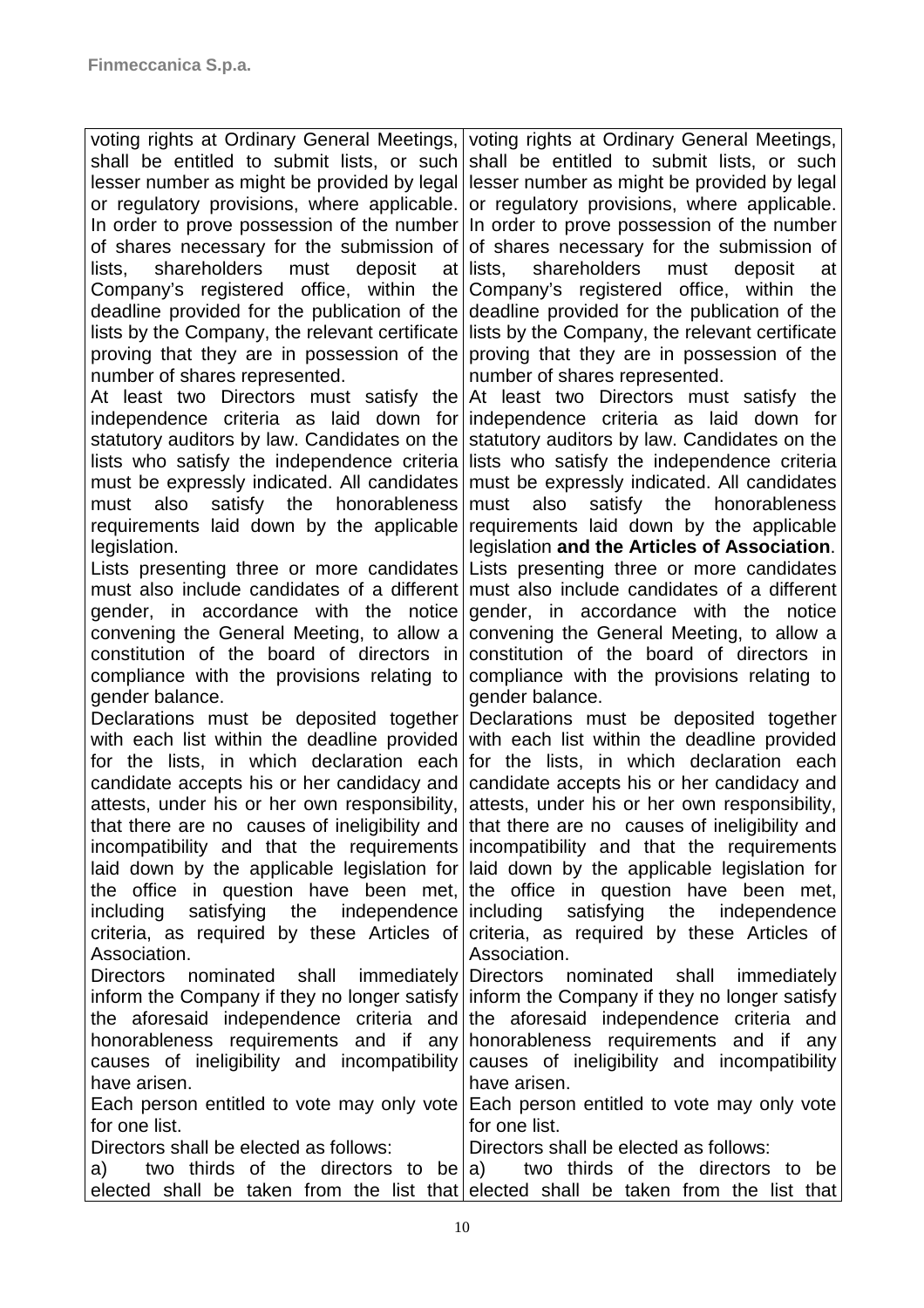receives the most votes, according to the order in which they appear on the list, rounded down to the lower whole number where necessary;

b) the remaining directors shall be taken from the other lists; for this purpose, the votes received by the lists shall be divided once, twice, three times and so on, according to the numbering of the directors to be elected. The ratios thus obtained shall be assigned in consecutive order to the candidates on each list, based on the order shown in the list. The ratios thus allocated to the candidates on the various lists shall be arranged in decreasing order in a single list. Those candidates who have obtained the highest ratios shall be elected.

If several candidates obtain the same ratio, the director shall be chosen from the list which has not yet elected a director or which which has not yet elected a director or which has elected the fewest directors.

If none of these lists has elected a director, or if all of them have elected the same number of directors, the candidate on the list with the highest number of votes shall be elected. In case of a tied vote, where the same ratios are obtained, the entire meeting shall hold another vote and the candidate that receives the simple majority of votes shall be elected;

c) if, following application of the aforesaid procedure, the minimum number of independent Directors required by the Articles of Association has not been appointed, the ratio of votes to be allocated to each candidate taken from the lists will be calculated by dividing the number of votes obtained for each list by the sequential order number of each of said candidates; candidates not fulfilling the requirements of independence with the lowest ratio among the candidates taken from all the lists are replaced, starting with the last, by any independent candidates appearing on the same list as the replaced candidate (following the order in which they are named). If the list in question does not contain other candidates, the replacement will be carried out by the replacement will be carried out by the General Meeting based on the majorities General Meeting based on the majorities

receives the most votes, according to the order in which they appear on the list, rounded down to the lower whole number where necessary;

b) the remaining directors shall be taken from the other lists; for this purpose, the votes received by the lists shall be divided once, twice, three times and so on, according to the numbering of the directors to be elected. The ratios thus obtained shall be assigned in consecutive order to the candidates on each list, based on the order shown in the list. The ratios thus allocated to the candidates on the various lists shall be arranged in decreasing order in a single list. Those candidates who have obtained the highest ratios shall be elected.

If several candidates obtain the same ratio, the director shall be chosen from the list has elected the fewest directors.

If none of these lists has elected a director, or if all of them have elected the same number of directors, the candidate on the list with the highest number of votes shall be elected. In case of a tied vote, where the same ratios are obtained, the entire meeting shall hold another vote and the candidate that receives the simple majority of votes shall be elected;

c) if, following application of the aforesaid procedure, the minimum number of independent Directors required by the Articles of Association has not been appointed, the ratio of votes to be allocated to each candidate taken from the lists will be calculated by dividing the number of votes obtained for each list by the sequential order number of each of said candidates; candidates not fulfilling the requirements of independence with the lowest ratio among the candidates taken from all the lists are replaced, starting with the last, by any independent candidates appearing on the same list as the replaced candidate (following the order in which they are named). If the list in question does not above contain other candidates, the above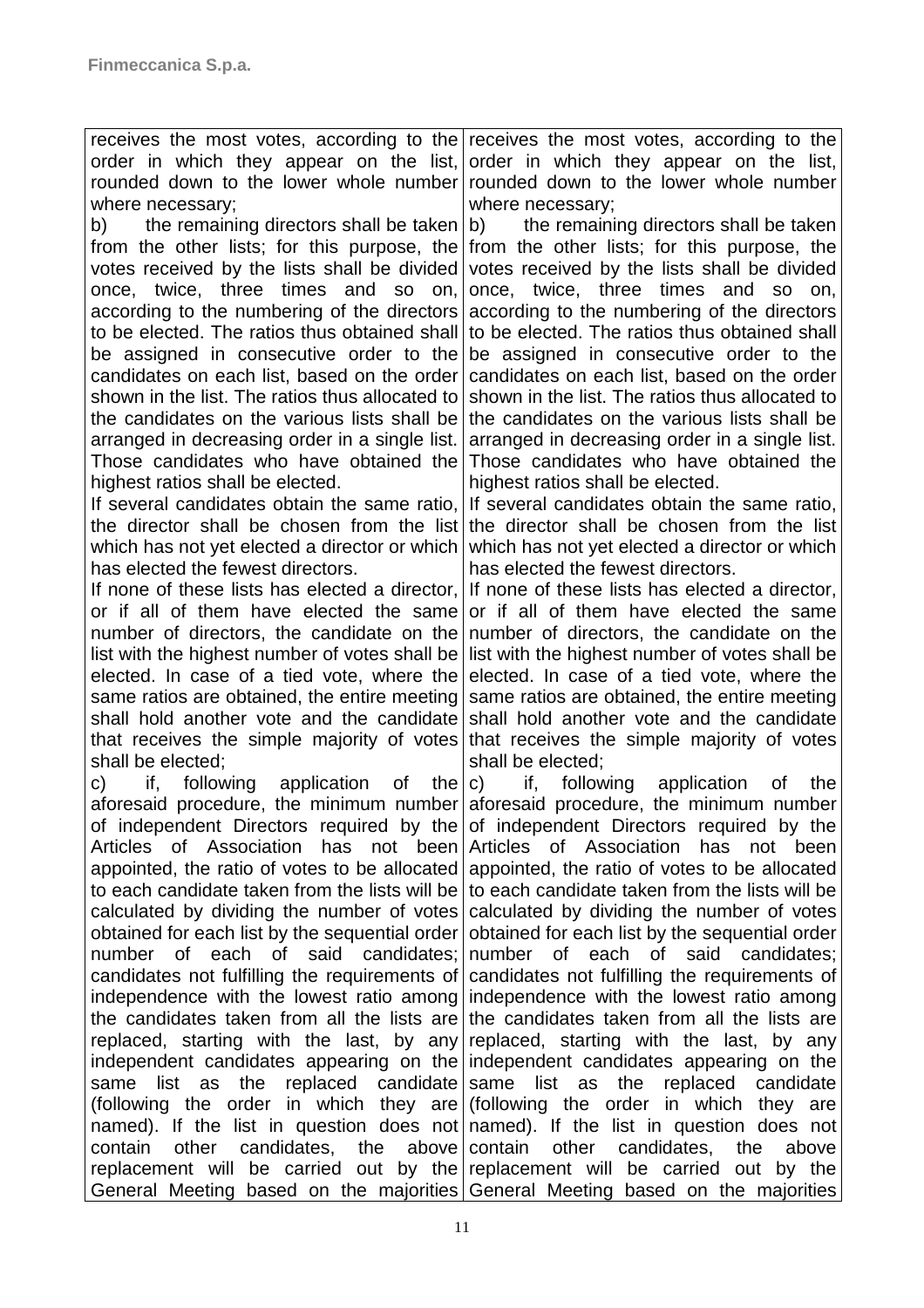provided by law, in accordance with what is contemplated in Article 18.4 below. candidates on different lists have obtained the same ratio, the candidate replaced will be the one on the list from which the greater number of Directors has been taken or, at a secondary level, the candidate taken from the list which has obtained the lesser number of votes or, in the event of a tied vote, the candidate who obtains fewer votes from the General Meeting when the relevant from the General Meeting when the relevant vote is taken; c-bis) if application of the procedure contemplated in letters a) and b) does not allow to comply with the provisions in force regarding gender balance, the vote ratio to be allocated to each candidate on the lists will be calculated by dividing the number of votes obtained for each list by the sequential order number of each of the candidates; the candidate of the more representative gender with the lowest ratio among the candidates from all the lists is replaced – taking into account the minimum number of independent Directors – by the candidate belonging to the less representative gender that may be shown (with the next highest successive ranking) on the same list as the replaced candidate, otherwise by persons appointed in accordance with the procedure stated in Article 18.4 below. In the event that candidates from different lists have obtained the same ratio, the candidate replaced will be the one on the list from which the greater number of Directors has been taken or, at a secondary level, the candidate taken from the list that has obtained the fewer number of votes or, in the event of a tied vote, the candidate who has obtained fewer votes from the General Meeting when the relevant from the General Meeting when the relevant vote is taken. provided by law, in accordance with what is contemplated in Article 18.4 below. If candidates on different lists have obtained the same ratio, the candidate replaced will be the one on the list from which the greater number of Directors has been taken or, at a secondary level, the candidate taken from the list which has obtained the lesser number of votes or, in the event of a tied vote, the candidate who obtains fewer votes vote is taken; c-bis) if application of the procedure contemplated in letters a) and b) does not allow to comply with the provisions in force regarding gender balance, the vote ratio to be allocated to each candidate on the lists will be calculated by dividing the number of votes obtained for each list by the sequential order number of each of the candidates; the candidate of the more representative gender with the lowest ratio among the candidates from all the lists is replaced – taking into account the minimum number of independent Directors – by the candidate belonging to the less representative gender that may be shown (with the next highest successive ranking) on the same list as the replaced candidate, otherwise by persons appointed in accordance with the procedure stated in Article 18.4 below. In the event that candidates from different lists have obtained the same ratio, the candidate replaced will be the one on the list from which the greater number of Directors has been taken or, at a secondary level, the candidate taken from the list that has obtained the fewer number of votes or, in the event of a tied vote, the candidate who has obtained fewer votes vote is taken.

In the light of the above, the shareholder Ministry of Economy and Finance submits the following resolution for your approval:

"The Extraordinary Shareholders' Meeting of "Finmeccanica – Società per azioni"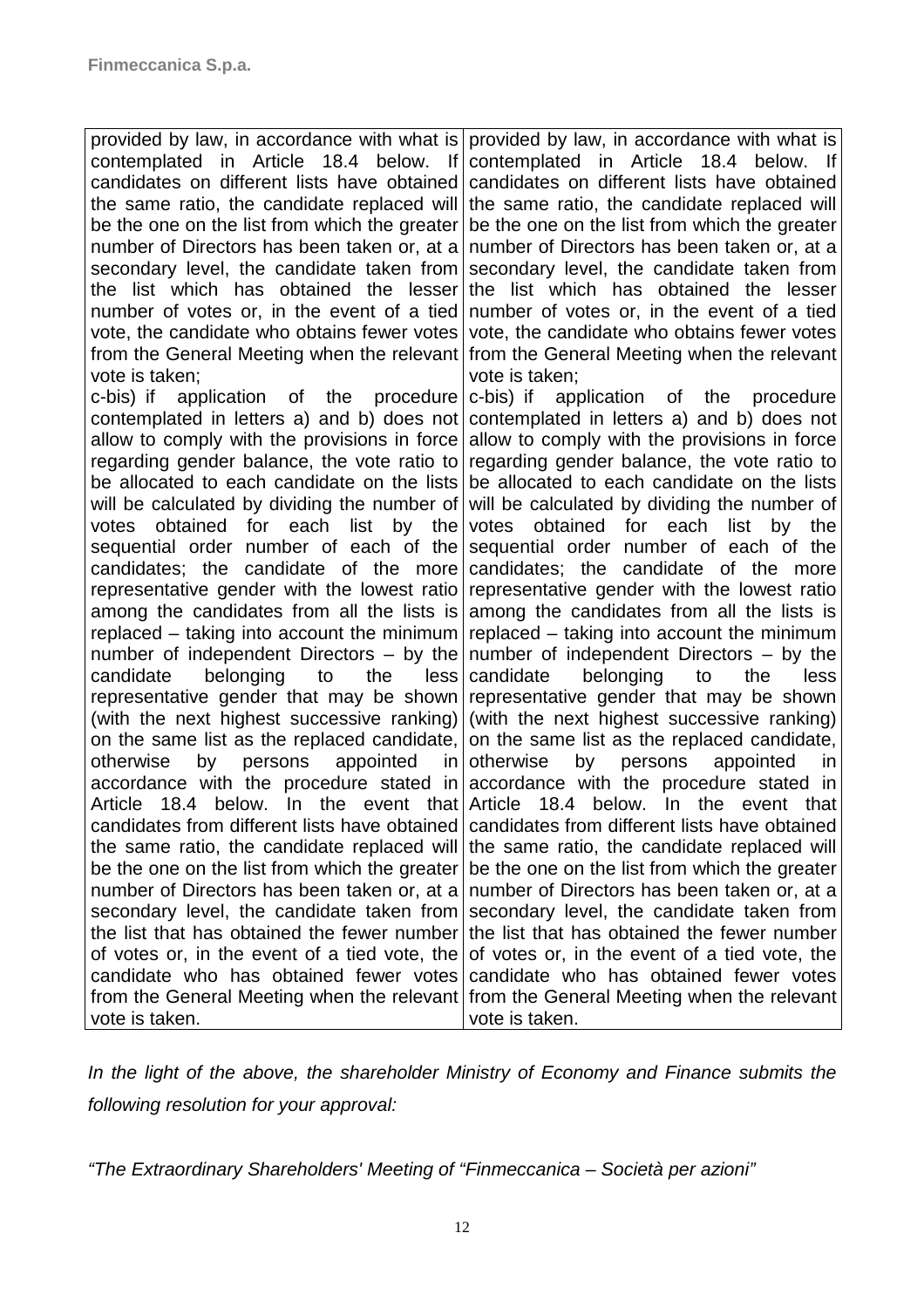having acknowledged the request submitted pursuant to Article 2367 of the Italian Civil Code by the shareholder Ministry of Economy and Finance and the respective Report prepared pursuant to Article 125-ter, paragraph 3 of Legislative Decree no. 58/98;

### resolves

to approve the proposal to amend the Articles of Association by way of the introduction of the new Article 18bis and consequent amendment of Article 18.3, in the text indicated in the cited Report pursuant to Article 125-ter of Legislative Decree no. 58/98 by the shareholder Ministry of Economy and Finance, to be cited verbatim in the minutes of this resolution".

The proposed amendments to the Articles of Association do not give the right of withdrawal to Shareholders who do not approve the, as they do not fall within any of the cases of withdrawal identified by Article 2437 of the Italian Civil Code.

The shareholder Ministry of Economy and Finance, in submitting this proposal, requests the Board of Directors of the Company to prepare the agenda of the Shareholders' Meeting called to approve the financial statements of 2013 financial year so that this item of the extraordinary session set out in this Report is discussed before the item of the ordinary session concerning the renewal of the Board of Directors.

In this context, it should be considered that this proposal should also be highlighted in relation to the process of submission of the lists for appointment of the new Board of Directors, in order to allow the shareholders to assess the consequences in terms of eligibility and forfeiture deriving from any approval of this Article of the Articles of Association.

Where the amendments to the Articles of Association indicated above are approved by the Shareholders' Meeting, the shareholder Ministry of Economy and Finance also requests the Board of Directors of the Company to adjust the Group policy to such principles, using the methods deemed most appropriate.".

13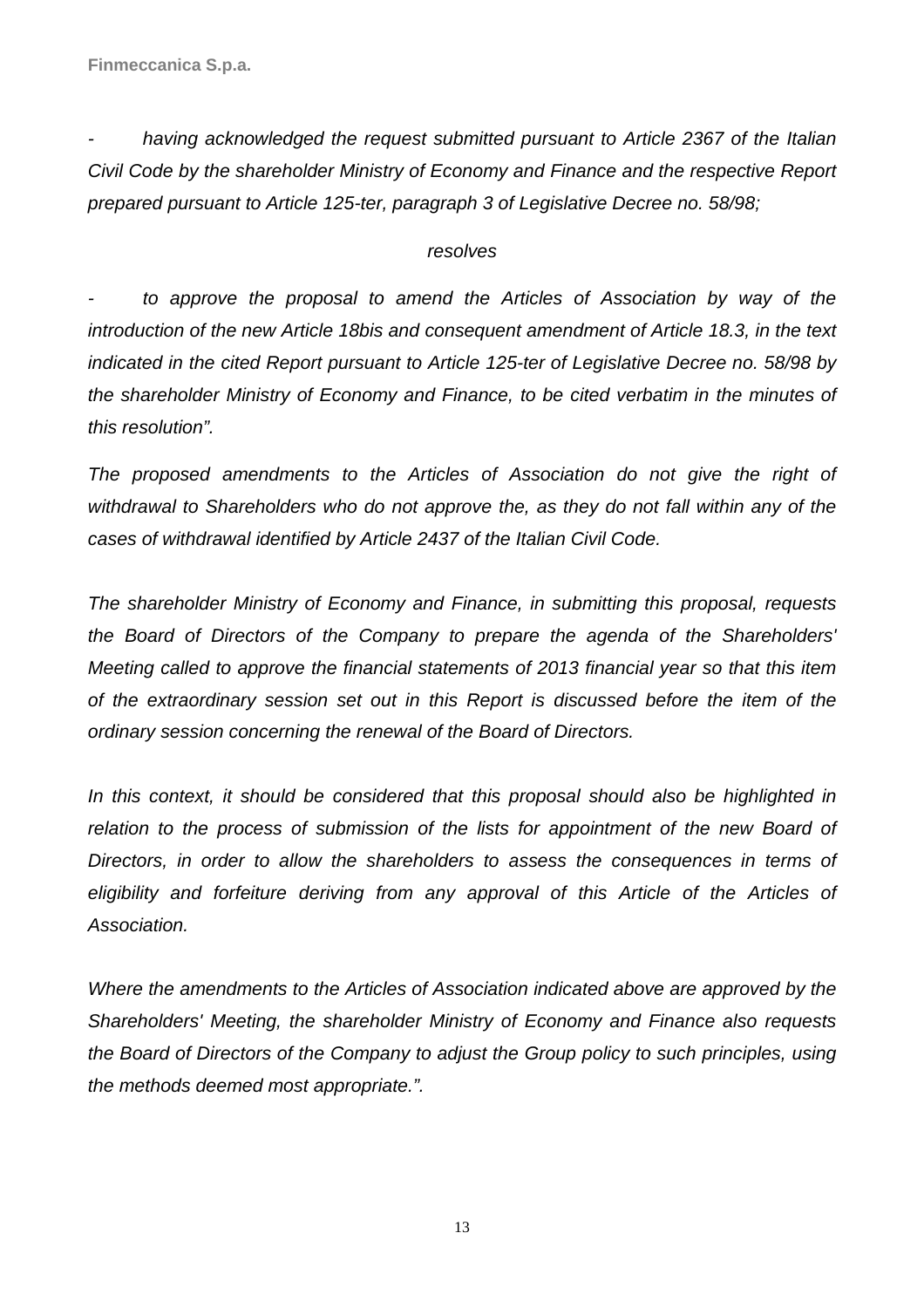### **Ordinary Session**

### **Explanatory Report of the Board of Directors on Item 1 on the Agenda of the Ordinary Session**

Financial Statements at 31 December 2013; Reports of the Board of Directors, Board of Statutory Auditors and Independent Auditors. Resolutions related thereto. Presentation of the Consolidated Financial Statements at 31 December 2013.

Dear Shareholders,

The 2013 Financial Statements, which we submit for your approval, close with a loss of  $\epsilon$ 355,418,120.05, that we propose covering through the use of available reserves as indicated below:

- − € 265,055,593.74 through the use of the entire merger surplus reserve;
- − € 90,362,526.31 through the use of the retained earnings reserve.

In the light of the above, we submit the following resolution for your approval:

"The Ordinary Shareholders' Meeting of "FINMECCANICA - Società per azioni":

- considering the Report on operations of the Board of Directors;
- considering the Report of the Board of Statutory Auditors;
- having examined the financial statements at 31 December 2013;
- having acknowledged the Report of KPMG SpA

### resolves

- to approve the Report on operations of the Board of Directors and the Financial Statements at 31 December 2013;
- to approve the proposal submitted by the Board of Directors of covering the 2013 loss of  $\epsilon$  355,418,120.05 by using the entire merger surplus reserve for  $\epsilon$  265,055,593.74 and the retained earnings reserve for Euro 90,362,526.31."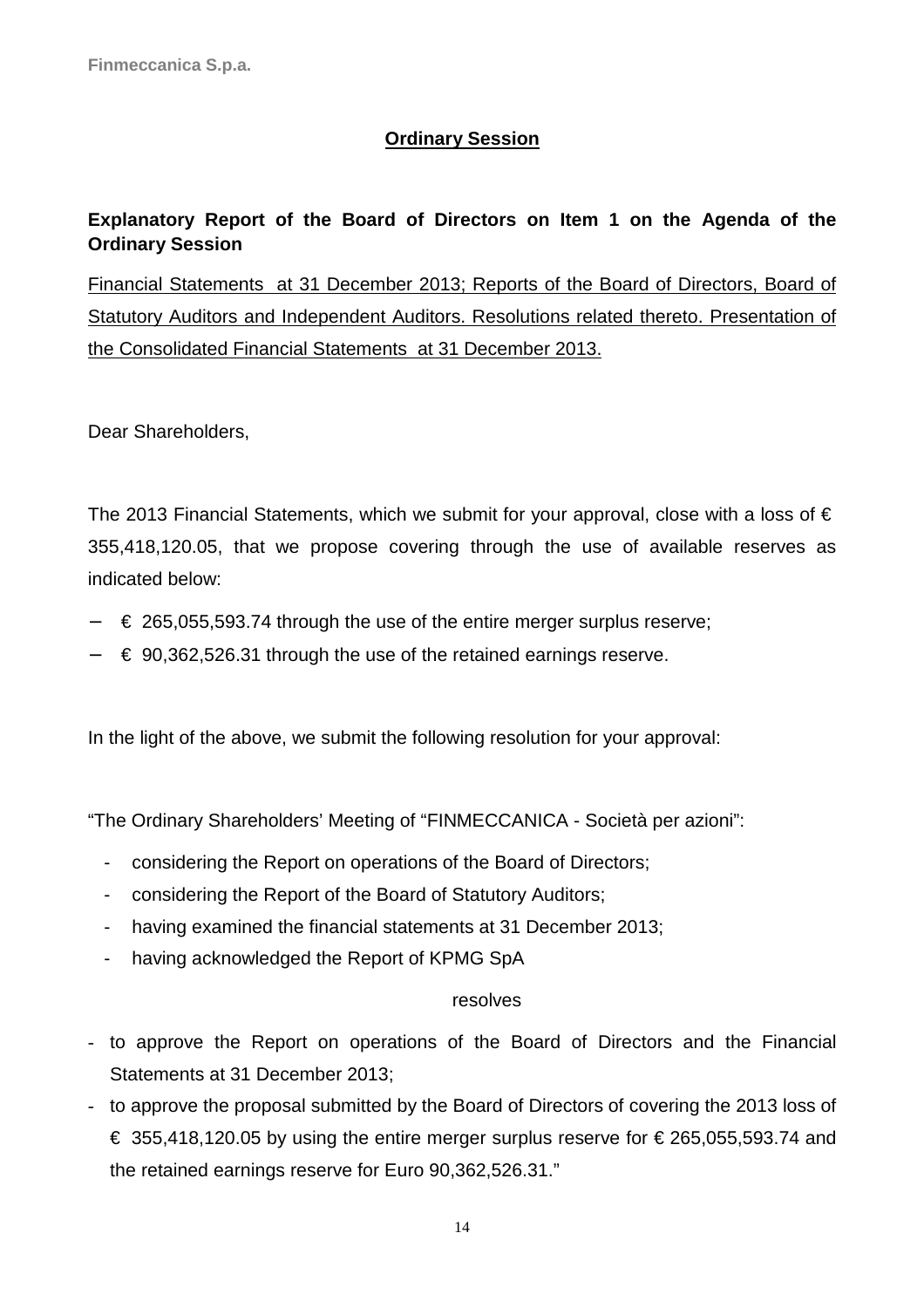### **Explanatory Report of the Board of Directors on Item 2 on the Agenda of the Ordinary Session**

Determination of the number of members of the Board of Directors.

Dear Shareholders,

Upon approval of the 2013 financial statements, the three-year mandate granted to the Board of Directors by the Shareholders' Meeting of 4 May 2011 expires.

In order to proceed with appointing the new Board of Directors, it is necessary to preliminarily determine the number of its members.

In this regard, it is recalled that, in accordance with the provisions of Article 18.1 of the Articles of Association, the Board of Directors must consist of a number of members no less than eight and no more than twelve, it being the duty of the Shareholders' Meeting to determine the number within these limits.

The expiring Board of Directors refrains from making specific proposals on this item on the agenda (as well as with regard to subsequent issues related to the appointment of the Board of Directors and the determination of its fees) and therefore requests the Shareholders' Meeting to determine the number of members of the Board of Directors based upon proposals that may be made by the Shareholders, within the limits set out by the Articles of Association.

In the light of the recommendations of the Corporate Governance Code for listed companies, to which Finmeccanica adheres, the Board of Directors, based upon the indications made by the Nomination Committee and taking into consideration the outcomes of the self-assessment carried out, submitted its advice to the Shareholders on the composition of the Board of Directors to be appointed, and therefore reference should be made to such document entitled "Finmeccanica's Board of Directors advice to shareholders on the composition of the new Board of Directors" which is attached to these Reports.

15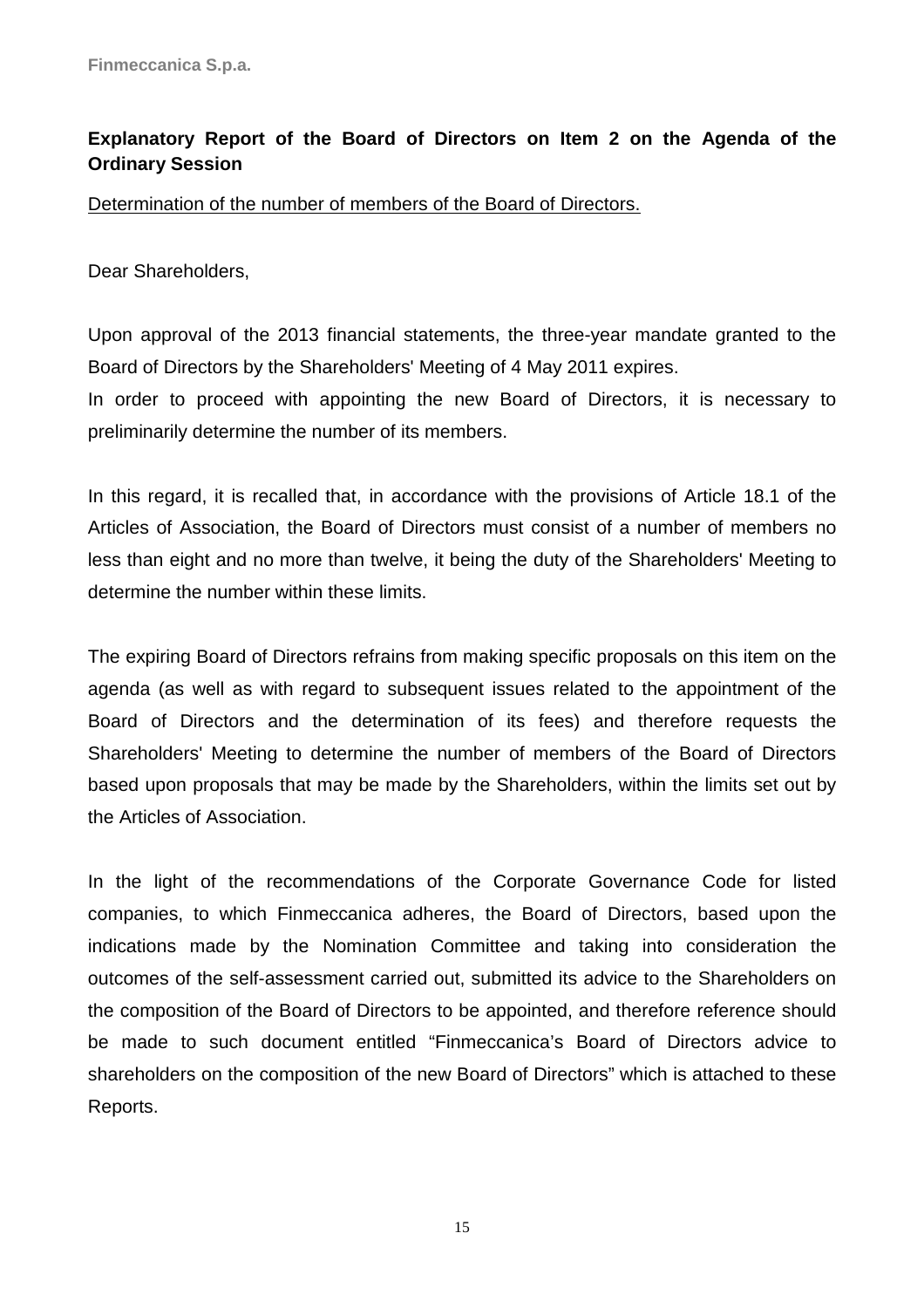# **Report of the Board of Directors on Item 3 on the Agenda of the Ordinary Session**  Determination of the term of office of the Board of Directors.

Dear Shareholders,

Article 18.2 of the Articles of Association provides that the Board of Directors shall be appointed for a period not exceeding three financial years and that the Directors may be re-elected pursuant to Article 2383 of the Italian Civil Code.

In relation to the foregoing, the Shareholders' Meeting is requested to determine the term of office of the Board of Directors based upon proposals that may be submitted by the Shareholders, within the abovementioned limit of three financial years.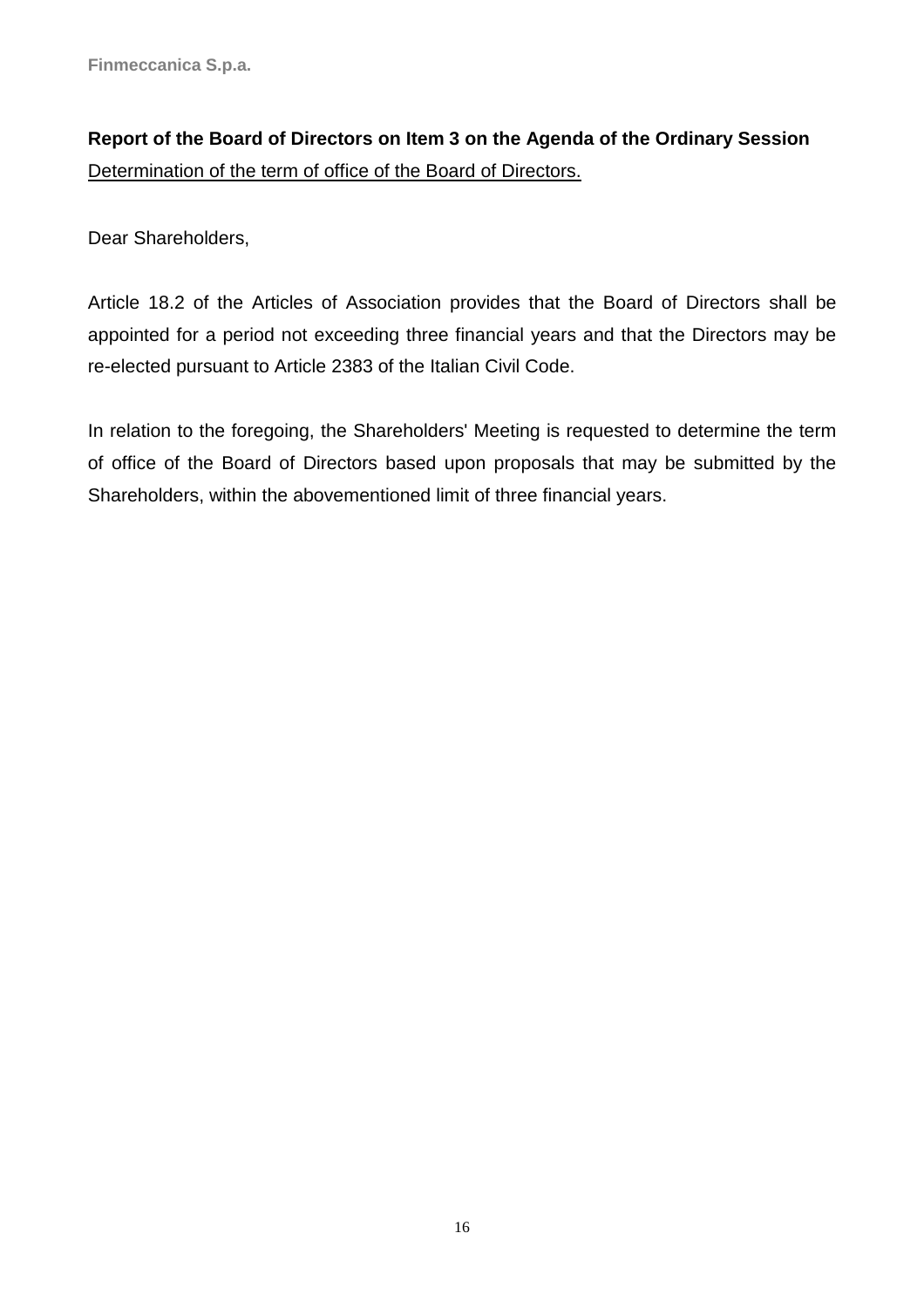**Report of the Board of Directors on Item 4 on the Agenda of the Ordinary Session**  Appointment of the members of the Board of Directors.

Dear Shareholders,

You are asked to proceed with appointing the new Board of Directors, as the mandate granted to the current administrative body expires upon approval by the Shareholders' Meeting of the financial statements for the 2013 financial year.

It is recalled that the members of the Board of Directors are appointed by the Shareholders' Meeting - in accordance with Article 18.3 of the Articles of Association according to the method of the list vote and therefore based upon lists submitted by the Shareholders and by the expiring Board of Directors, in which the candidates must be numbered consecutively.

In this regard, the expiring Board of Directors has decided not to submit its own list of candidates.

As to the methods of presentation, filing and publication of the lists prepared by the Shareholders, reference is made to the provisions of Article 18.3 of the Articles of Association.

In particular, the following should be noted.

The right to submit lists is held exclusively by those Shareholders who, alone or together with other Shareholders, represent at least 1% of the shares having voting rights in the Ordinary Shareholders' Meeting.

Each Shareholder may submit or contribute to submitting only one list and each candidate may be included in only one list failing which shall be deemed ineligible.

The Articles of Association provide that at least two Directors must satisfy the requirements of independence as established for the Statutory Auditors in accordance with the law (Article 148, paragraph 3, of Legislative Decree no. 58/98).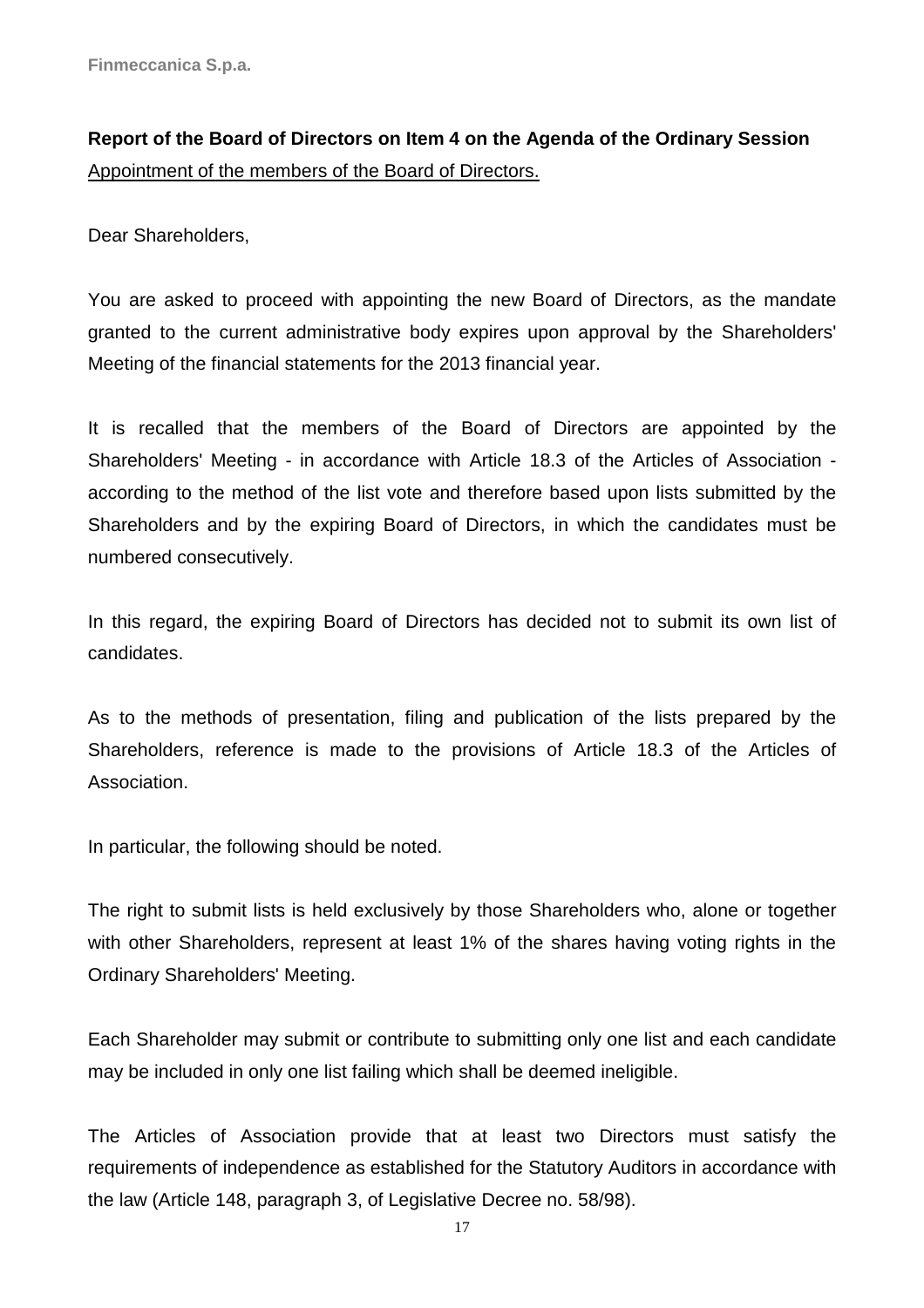It should be noted that all candidates must also satisfy the requirements of honorableness as provided by applicable law.

In addition, lists that include a number of candidates equal to or greater than three must include candidates of different genders for the purpose of guaranteeing the gender balance required by existing regulations. In particular, for the next mandate, at least one fifth of the Directors must be elected from those of the least represented gender; considering the total number of members of the Board of Directors established by the Shareholders' Meeting, if the number of members of the least represented gender to be appointed is a fractional number, the latter shall be rounded up to the next whole number.

Considering that the number of members of the Board of Directors may be determined by the Shareholders' Meeting up to a maximum of twelve and that, in the case of early termination of the Directors from office, the particular system of co-optation provided by Article 18.4 of the Articles of Association shall apply (which preliminarily provides the replacement by unelected candidates taken from the same list to which the ceased Directors belonged), it should be noted that it would be appropriate for the Shareholders to include a sufficient number of candidates in the lists.

The lists submitted by the Shareholders must be filed with Company's registered office in accordance with the rules indicated in the call notice of the Shareholders' Meeting, not later than twenty-five days before the date of the Shareholders' Meeting in first call *(i.e.* by 14 April 2014), together with information about the Shareholders who have submitted the list, including the percentage of share capital held by the same, and the following documentation:

a) a statement in which the person concerned accepts the candidacy and testifies, under his/her own responsibility, that no reasons of ineligibility and incompatibility exist, that he or she holds the requirements prescribed by law and by the Articles of Association (including the independence requirements defined by Article 18.3 of the Articles of Association and the honorableness requirements prescribed for Directors of listed companies by Decree of the Ministry of Justice no. 162 dated 30 March 2000, pursuant to Article 147-quinquies and 148 of Legislative Decree no. 58/98), and that he or she may be qualified as "independent" pursuant to Article 3 of the Corporate Governance Code for listed companies adopted by Finmeccanica;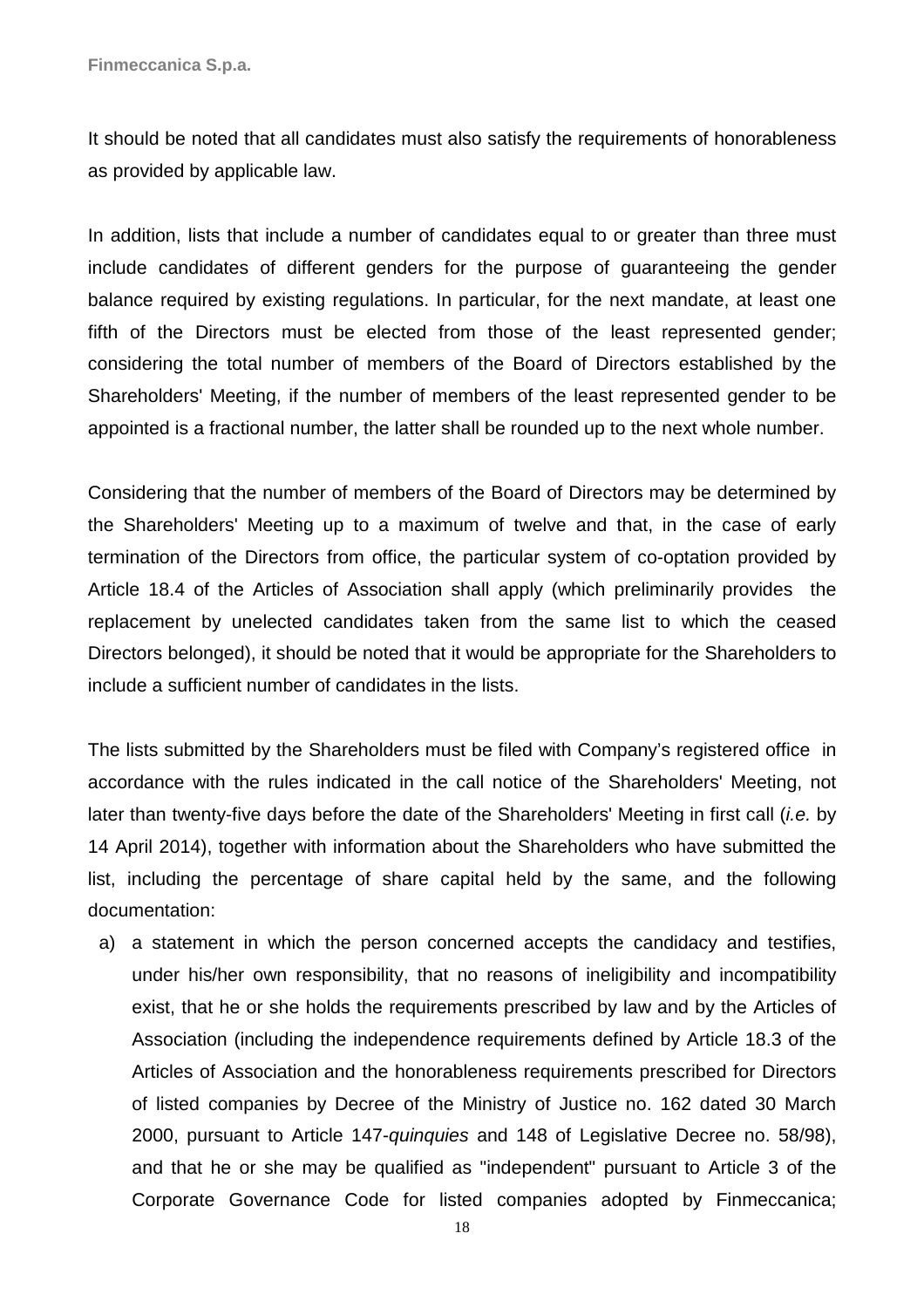Shareholders are requested to indicate also in the list of candidates those who meet the independence requirements prescribed by the Articles of Association and the Corporate Governance Code;

- b) a "curriculum vitae" containing detailed information on the personal and professional characteristics of the candidates; Shareholders are also requested to indicate for each candidate if the same holds the position of Director or Statutory auditor in other companies listed on regulated markets (even abroad), in financial companies, banks, insurance companies or companies considerably large size;
- c) a declaration by Shareholders other than those who even jointly hold a controlling or relative majority interest, testifying the absence of any direct or indirect relationship with the latter pursuant to the provisions of Article 147-ter, paragraph 3, of Legislative Decree no. 58/98, and Article 144-quinquies of the CONSOB Resolution no. 11971/99; with reference to the contents of this statement, Shareholders are reminded the recommendations set out in CONSOB Communication no. DEM/9017893 of 26 February 2009.

The minimum shareholding required to submit lists of candidates is determined by taking into account the shares which are registered in name of any shareholder on the day on which the lists are filed with the Company. Shareholders must file at the Company's registered office the document certifying the ownership of the number of shares represented, in the manner required for the submission of lists, even after filing of the list of candidates, provided this is done within the deadline for publication of the lists by the Company (i.e. not later than 18 April 2014).

The advice of the Board of Directors related to this item on the agenda is contained in the document "Finmeccanica's Board of Directors advice to shareholders on the composition of the new Board of Directors" which is attached to these Reports.

Shareholders who wish to submit a list of candidates for the position of Director, should take into consideration the agenda item relating to the Extraordinary session – inserted upon request made by the shareholder Ministry of Economy and Finance with letter dated 14 March 2014, pursuant to Article 2367 of the Italian Civil Code - relating to the insertion in the Articles of Association of a clause relating to honorableness requirements and related causes of ineligibility and forfeiture of the members of the Board of Directors (Article 18bis) with consequent amendment of Article 18.3, as explained more in detail in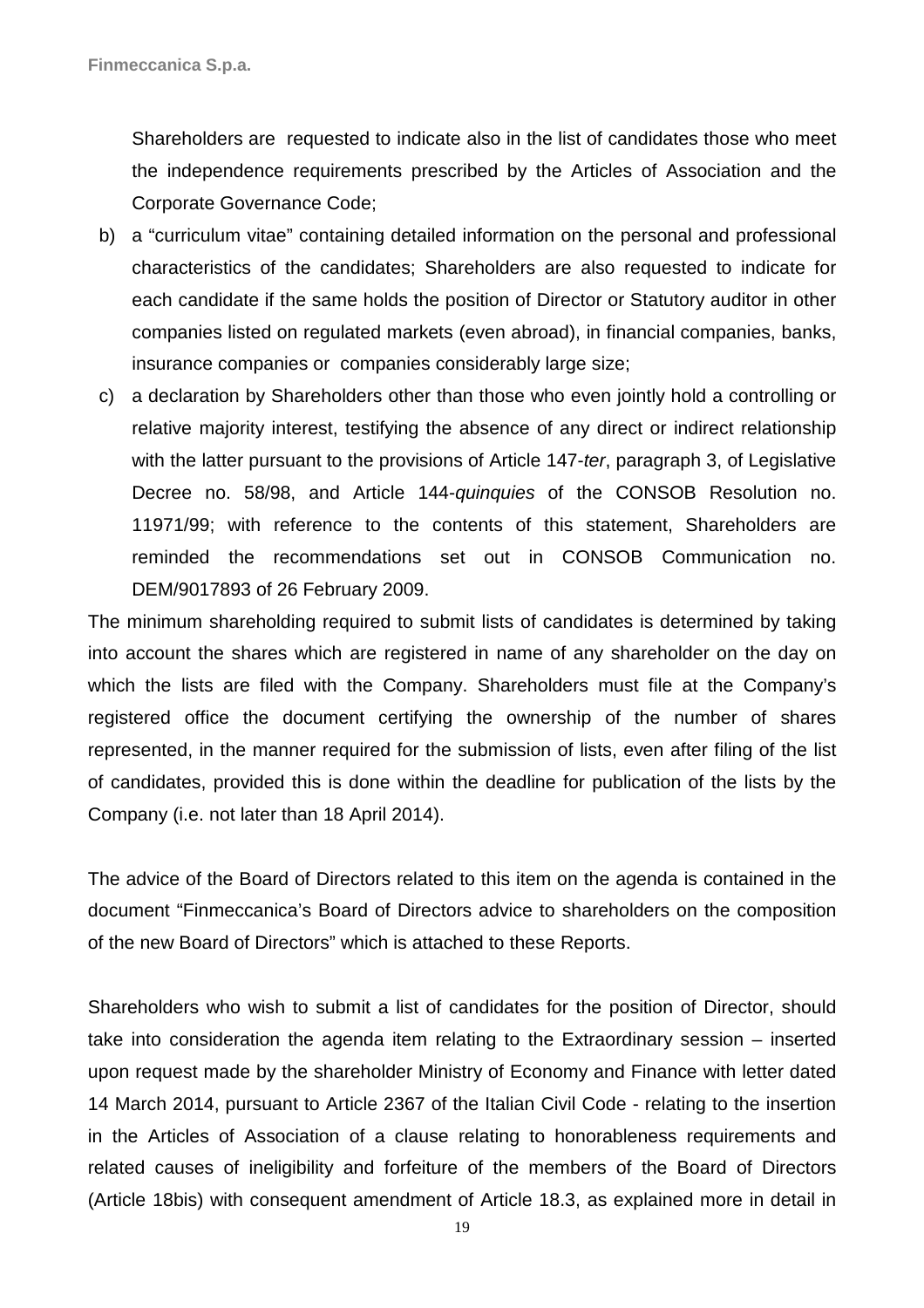the Explanatory Report pursuant to Article 125-ter of Legislative Decree no. 58/98 on the relevant item on the agenda of the Extraordinary Shareholders' Meeting.

In this regard, while selecting the candidates for the position of Director, the Shareholders are invited to consider the further requirements provided for by such proposal in case of approval of the abovementioned amendments to the Articles of Association.

With reference to the method of appointment of Directors elected through lists voting, please refer to Article 18.3 of the Articles of Association, which, in brief, provides the following:

- each person entitled to vote in the Shareholders' Meeting may vote for only one list;
- two-thirds of the Directors to be appointed (rounded down to the lower whole number where necessary, in case of a fractional number) shall be taken from the list that obtained the majority of votes cast by the Shareholders, in the order in which they are listed;
- the remaining Directors shall be taken from the other lists in the manner prescribed by Article 18.3 subparagraph b).

In order to ensure that, at the end of the appointment procedure set out in Article 18.3 of the Articles of Association, the Board consists of at least two independent Directors, as provided by Article 18.3 of the Articles of Association, and by at least a fifth of Directors of the least represented gender, subparagraphs c) and c-bis) of Article 18.3 provide a specific rolling-basis method (for which reference is made to the call notice of the Shareholders' Meeting) within a single decreasing classification which is formed, among the candidates from all the lists, according to the proportion of votes method indicated in subparagraph b) of Article 18.3. Where this method would not give a positive result, the Shareholders' Meeting shall resolve based on the majorities provided by law so as to ensure, in any case, the necessary number of Directors holding the requirements of independence provided by Article 18.3 of the Articles of Association and in compliance with applicable law prescribing gender balance.

In relation to the foregoing, the Shareholders are requested to vote in the Shareholders' Meeting for one of the lists of candidates for the position of Director among the submitted, filed and published lists, in compliance with the above provisions.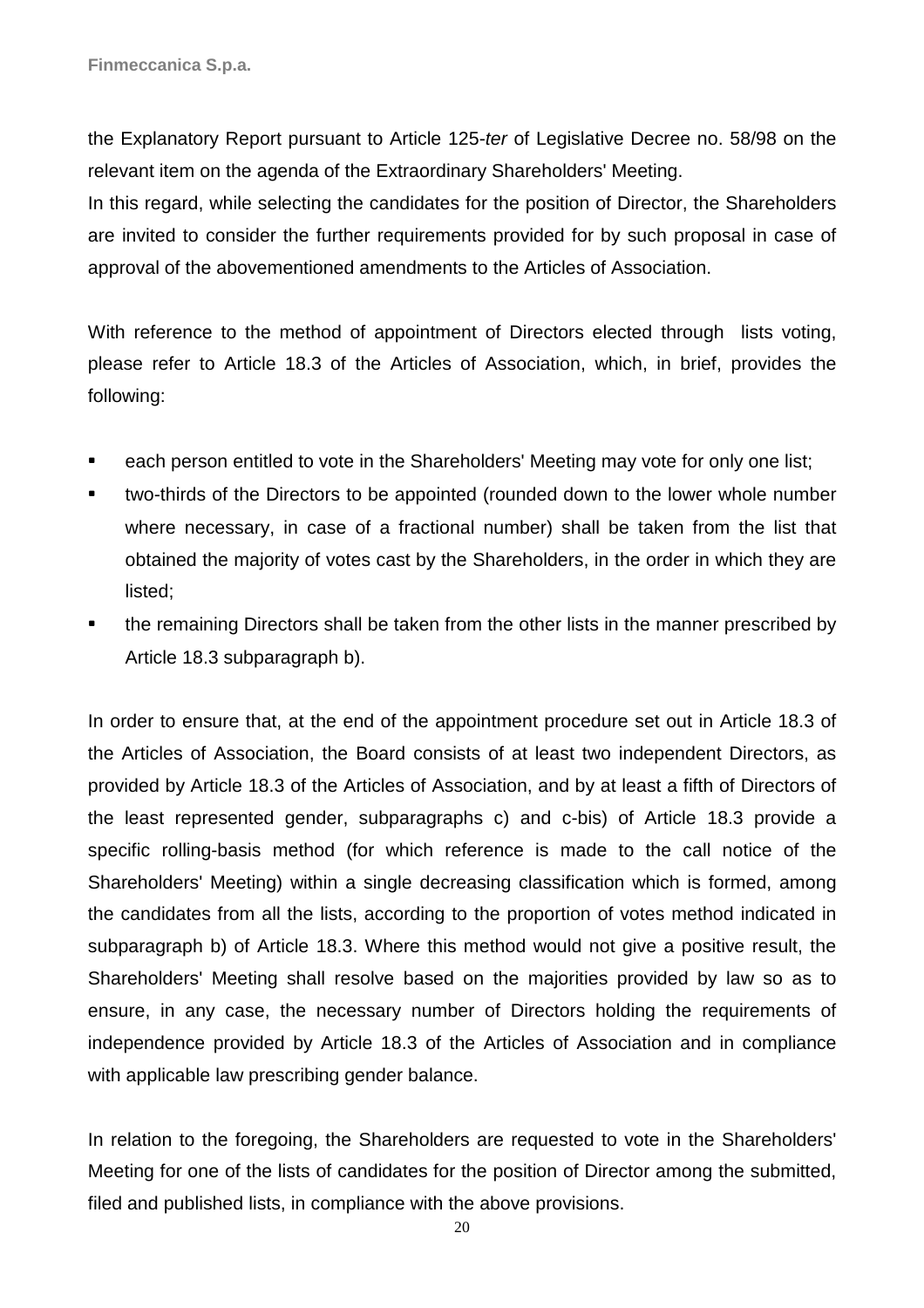Finally, it should be noted that the Shareholders' Meeting for the appointment of Directors for any reason not elected by the above procedures shall pass resolution based on the majorities provided by law, in accordance with Article 18.4 of the Articles of Association, so as to ensure in any case compliance with the criteria mentioned above.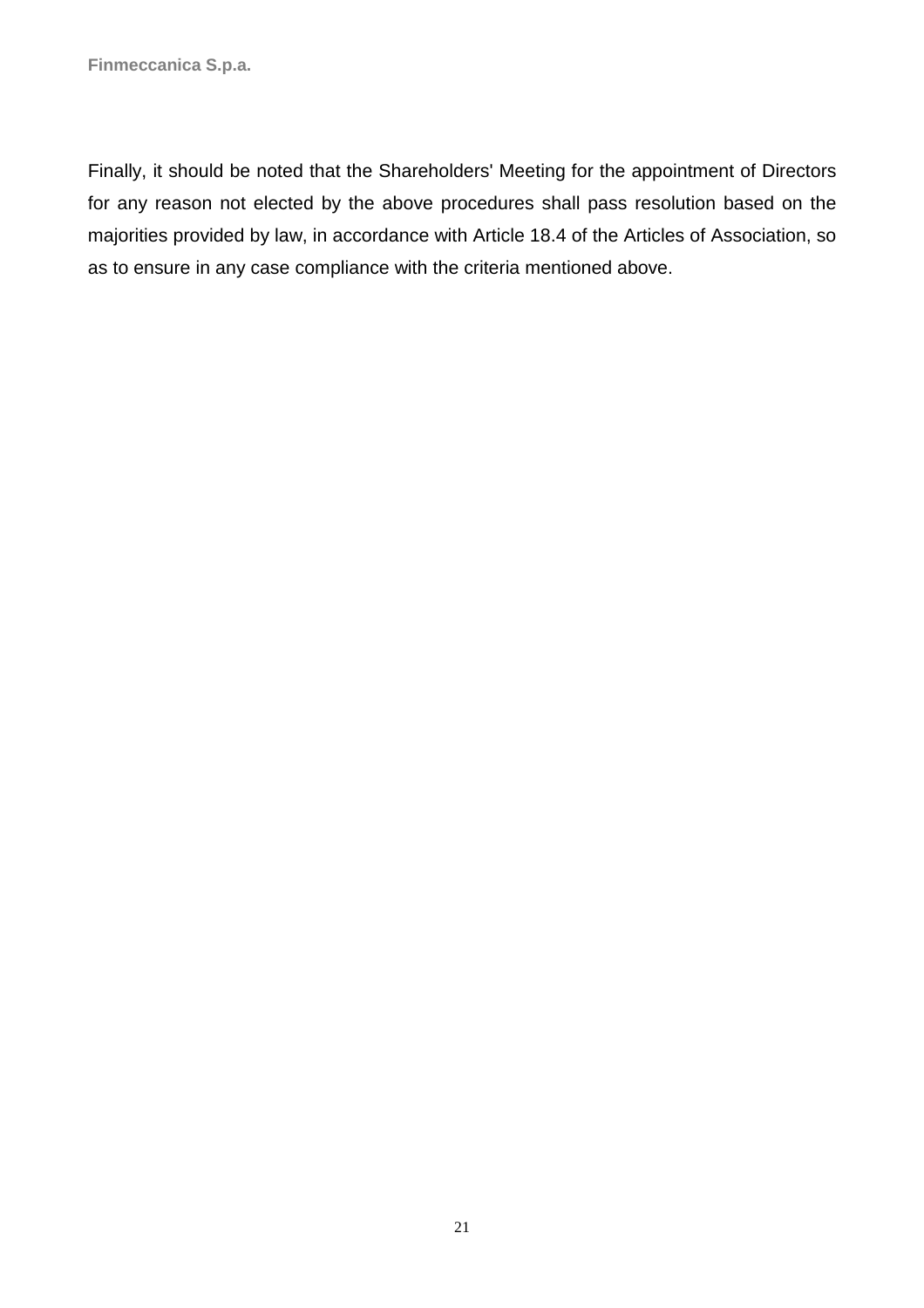# **Report of the Board of Directors on item 5 on the agenda of the Ordinary Session**  Appointment of the Chairman of the Board of Directors

Dear Shareholders,

The Shareholders' Meeting is vested with the power to appoint the Chairman of the Board of Directors; Article 19.1 of the Articles of Association in fact provides that the Board of Directors elects among its members the Chairman only if the Shareholders' Meeting has not resolved upon this matter.

The Shareholders' Meeting is therefore requested to appoint the Chairman of the Board of Directors among the members appointed at the outcome of the votes set out in the previous item on the agenda, based upon the proposals that may be submitted by the Shareholders.

The advice of the Board of Directors related to this item on the agenda are contained in the document "Finmeccanica's Board of Directors advice to shareholders on the composition of the new Board of Directors" which is attached to these Reports.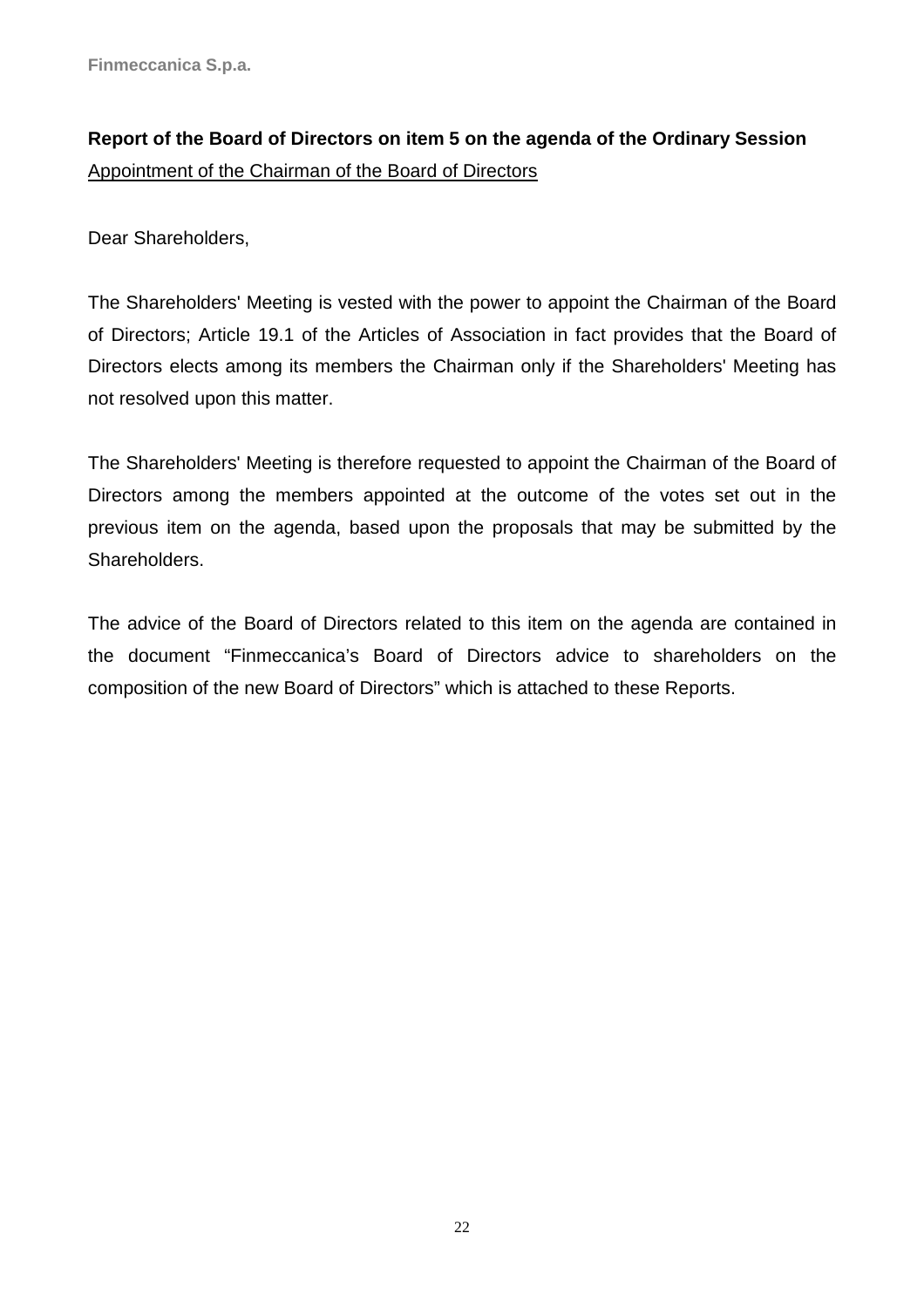# **Report of the Board of Directors on Item 6 on the Agenda of the Ordinary Session**  Determination of the remuneration of the Board of Directors

Dear Shareholders,

Article 27.1 of the Articles of Association requires that the Chairman and the other members of the Board of Directors are due, in addition to the refund of expenses incurred in connection with their office, emoluments to be determined by the Ordinary Shareholders' Meeting and that the relevant resolution remains valid for subsequent financial years until otherwise determined by the Shareholders' Meeting.

In this regard it should be noted that the Ordinary Shareholders' Meeting held on 4 May 2011 determined the emoluments for the Board of Directors, now expiring, as follows: € 90,000.00 gross per annum for the Chairman and  $\epsilon$  60,000.00 gross per annum for each of the other Directors.

In relation to the above, the Shareholders' Meeting is requested to determine the emoluments due to the Chairman and to the other members of the Board of Directors based upon proposals submitted by the Shareholders.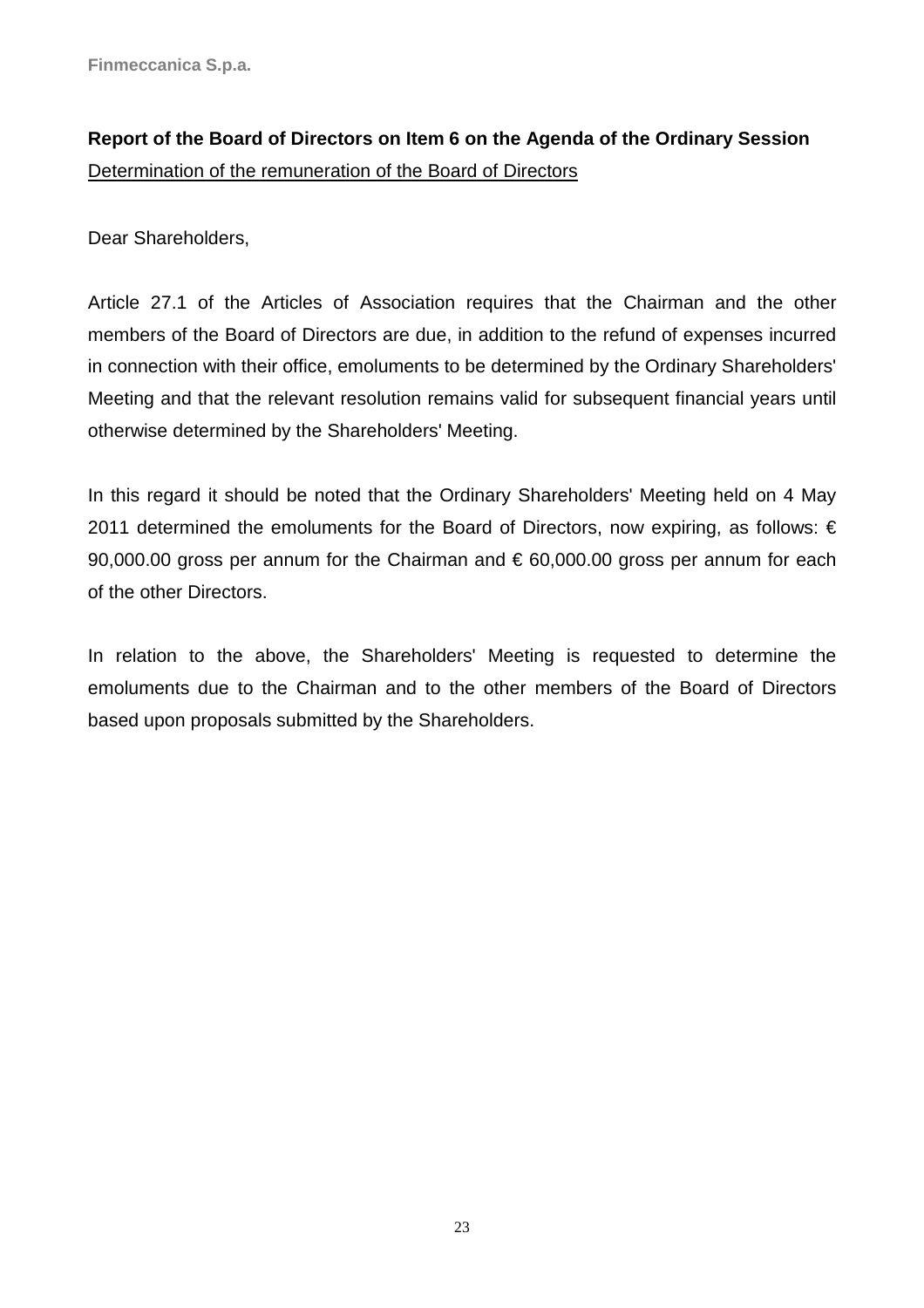# **Explanatory Report of the Board of Directors on Item 7 on the Agenda of the Ordinary Session**

Integration of the fees of the Independent Auditors for the financial year 2012.

Dear Shareholders,

The Board of Statutory Auditors, upon motion by the Independent Auditors KPMG S.p.A., requested the Board of Directors to include on the agenda of the Ordinary Shareholders' Meeting a specific item concerning the integration of the fees for the Independent Auditors for the financial year 2012.

In this regard, the Board of Directors refers to the well-grounded proposal by the Board of Statutory Auditors submitted to the Shareholder's Meeting, as well as published on the Company's website (www.finmeccanica.com, "Meeting 2014" area) according to the terms and conditions required by law.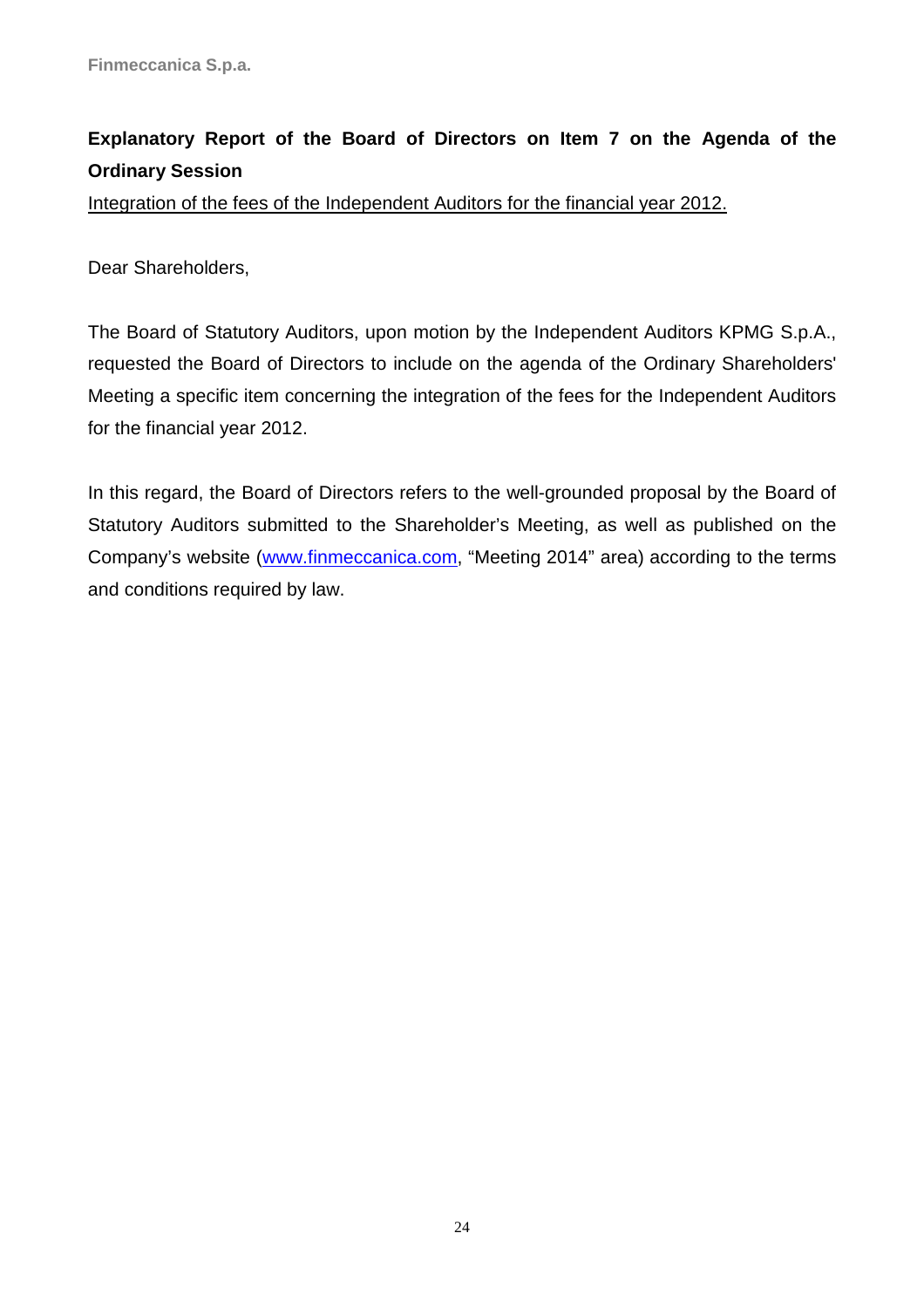## **Explanatory Report of the Board of Directors on Item 8 on the Agenda of the Ordinary Session**

Limits to the fees of Directors with delegated powers pursuant to Article 23-bis of Legislative Decree no. 201/2011.

Paragraphs 5-quater, 5-quinquies and 5-sexies of Article 23-bis of Legislative Decree 201/2011, converted with amendments by Law 214/2011, and subsequently amended by Article 84-ter of Legislative Decree 69/2013, converted with amendments by Law 98/2013, introduced into our legal order a special regulation prescribing limits to the remuneration of Directors with delegated powers of companies directly and indirectly controlled by Public Administrations.

The text of the above provisions is as follows.

Paragraph 5-quater: In Companies directly or indirectly controlled by the public administrations referred to in Article 1, paragraph 2 of Legislative Decree no. 165 of 30 March 2001, which solely issue financial instruments, other than shares, listed on the regulated markets, as well as companies controlled by the same, the fee set out in Article 2389, third paragraph, of the Italian Civil Code for the CEO and the Chairman of the Board of Directors may not exceed 75 per cent of the total remuneration determined for any reason, including the one for any employment relationships with the same company, during the mandate preceding the renewal.

Paragraph 5-quinquies: In Companies directly or indirectly controlled by the public administrations referred to in Article 1, paragraph 2 of Legislative Decree no. 165 of 30 March 2001, which issue equities listed on the regulated markets, when renewing of the administrative bodies, a proposal on the remuneration of directors with delegated powers of these companies and their subsidiaries shall be submitted to the Shareholders' Meeting for approval, in compliance with the criteria set out in paragraph 5-quater. On that occasion, the public shareholder is required to express consent to such proposal.

Paragraph 5-sexies: The provisions set out in paragraphs 5-quater and 5-quinquies shall apply only to the first renewal of Boards of Directors after the date of entry into force of this provision or, if the renewal has already taken place, to fees still to be determined or to be definitely determined. The provisions set out in paragraphs 5-quater and 5-quinquies shall not apply where, in the twelve months preceding the date of entry into force of this

25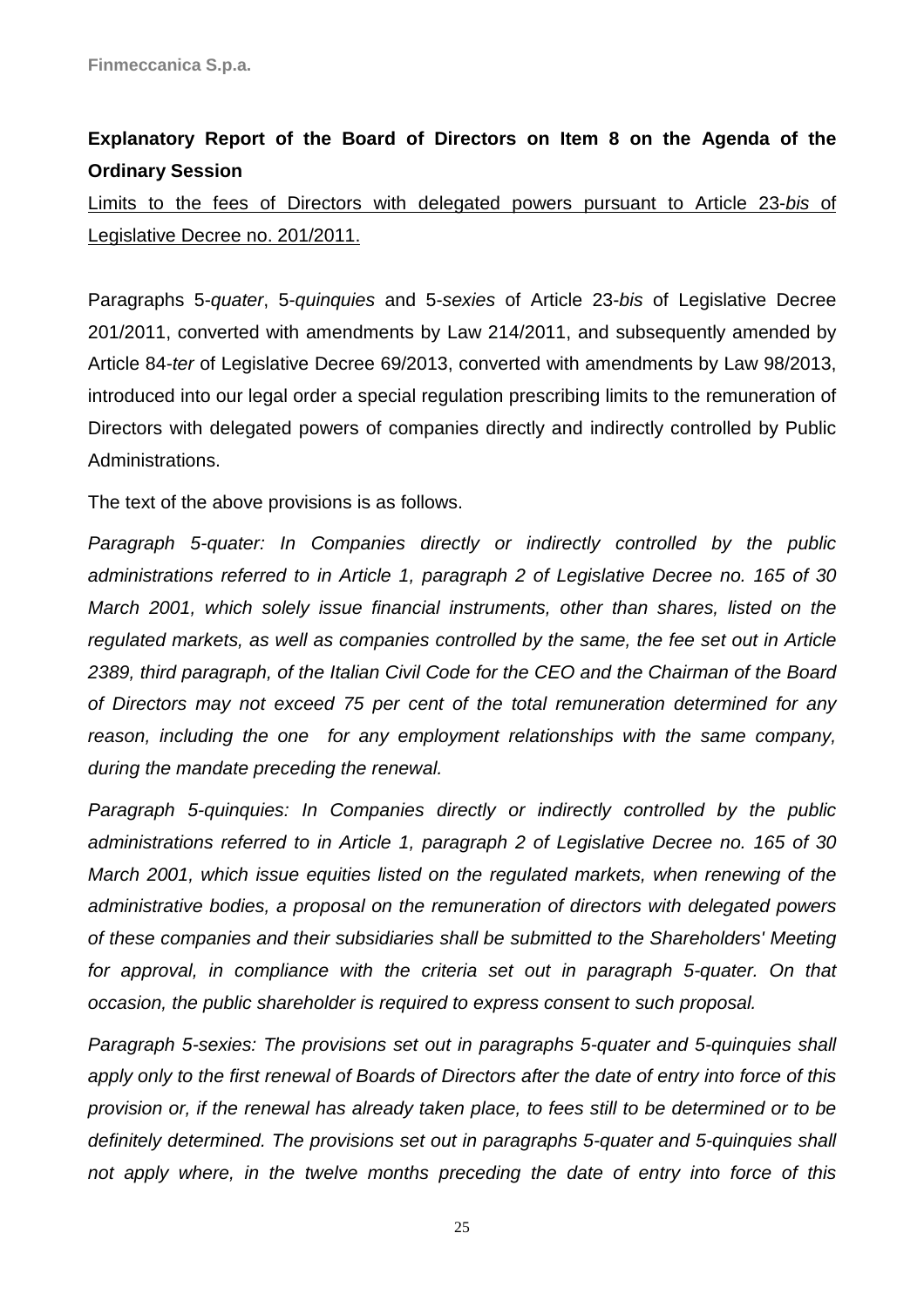## provision, reductions were applied to the fees of the CEO or of the Chairman of the Board of Directors for amounts at least equal to those indicated in the said paragraphs.

The Finmeccanica Shareholders' Meeting called to approve the financial statements for the 2013 financial year, as provided by the relevant agenda, shall appoint the new Board of Directors which, pursuant to Article 2381, paragraph 2, of the Italian Civil Code and Article 25.2 of the Articles of Association, may delegate part of its powers to the Chairman and/or to any of its other members as well as appoint a Chief Executive Officer.

Therefore, in accordance with these provisions, the Company is required to submit to the Shareholders' Meeting called to resolve upon the renewal of its Board of Directors a proposal on the remuneration of the Directors with delegated powers of Finmeccanica and its subsidiaries in compliance with the rules stated above.

With reference to the normative content of the aforementioned provisions, the most significant elements to be considered for the purposes of the relevant application are set out below:

- the obligations set out above, with reference to the fees to be paid to Directors with delegated powers ("Directors vested with particular powers in compliance with the Articles of Association" pursuant to Article 2389, paragraph 3, of the Italian Civil Code), are applied as a "one-off", i.e. only with reference to the first renewal of boards of directors after 21 August 2013 (date of entry into force of Law no. 98/2013 which converted, with amendments, Legislative Decree 69/2013) and, in the case of listed companies and their subsidiaries, from the date of the resolution of the shareholders' meeting of the listed parent company or, where the renewal has already taken place, to the fees still to be determined or to be definitively determined, in line with the shareholders' meeting resolutions adopted in this regard and in compliance with the purposes and limitations established by applicable regulations;
- the public shareholder is required to express its consent to the proposal, in line with the criteria set out above, with reference to the remuneration of Directors with delegated powers, submitted to the Shareholders' Meeting in occasion of the renewal of the administrative bodies;
- Finmeccanica's subsidiaries which issue equities on regulated markets are directly and autonomously bound to execute such regulations, even towards their respective subsidiaries;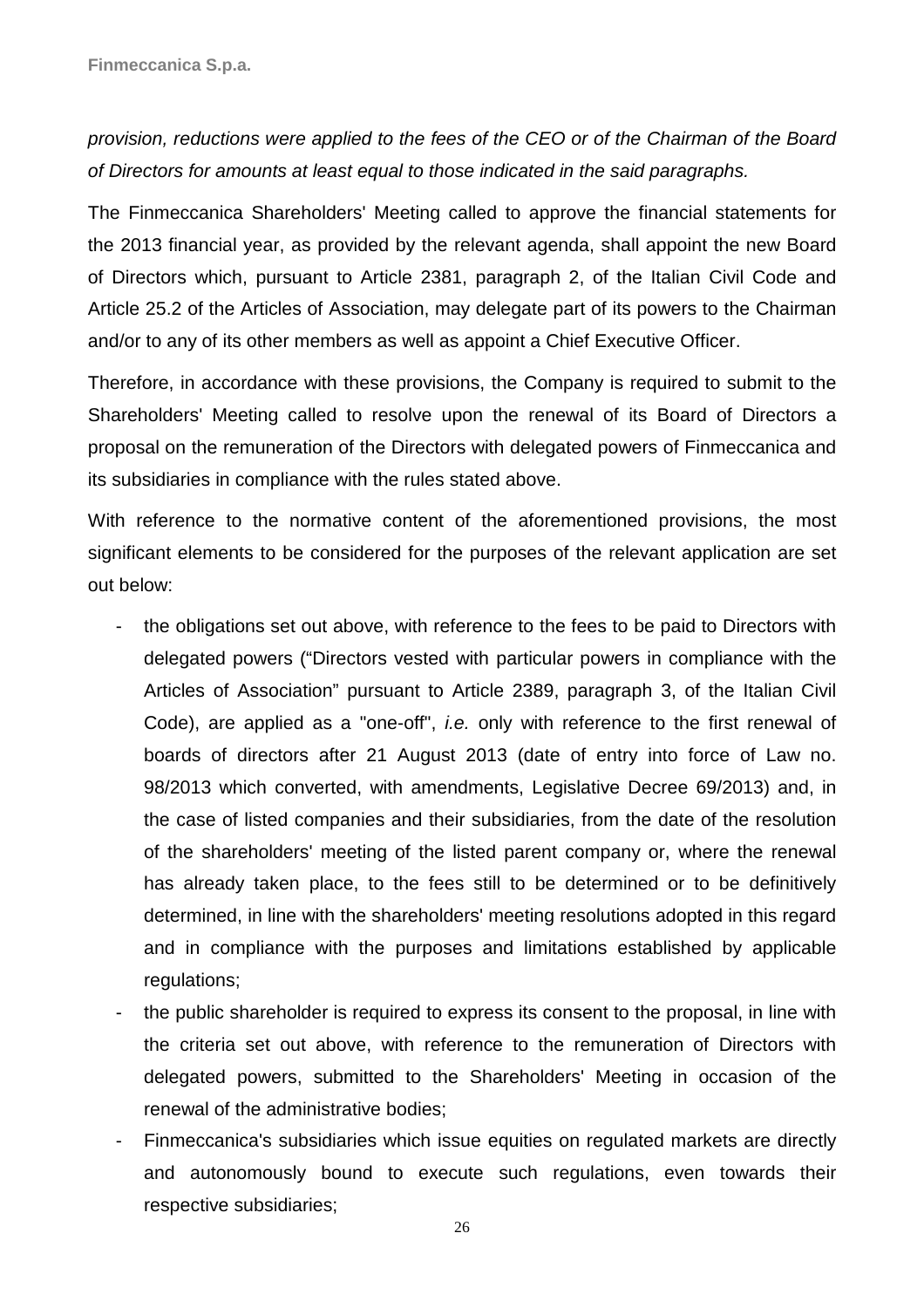- the execution of such special regulations is limited to Italian companies;
- where reductions of the fees have been adopted within the terms established by such regulations, the exemption provided by paragraph 5-sexies set out above shall apply; in this case, the basis for calculating the limit of 75 per cent of the fees to be determined and paid to Directors with delegated powers is not the current total remuneration but the one applied before the twelfth month prior to the entry into force of the mentioned provisions.

Therefore, the resolution submitted for your approval in compliance with the mentioned regulations, relates to the implementation of the above principle – applicable to Finmeccanica S.p.a. and its Italian subsidiaries not directly subject to the regulations – i.e. the fee set out in Article 2389, third paragraph, of the Italian Civil Code may not be fixed and paid, in accordance with the mentioned provisions, in an amount greater than 75 per cent of the total remuneration determined for any reason, including the one of any employment relationships with the same company, assuming as a reference the total maximum fee potentially paid in relation to the various salary components provided in any relevant resolutions and/or contracts.

If this resolution is approved, the Board of Directors of Finmeccanica shall implement the Shareholders' Meeting resolution with reference to the Company and, as part of exercising its activity of direction and coordination, to the relevant subsidiaries as specified above.

In the light of the above, we submit the following resolution for your approval:

"The Ordinary Shareholders' Meeting of "Finmeccanica – Società per azioni"

- *-* given the Article 23-bis, paragraphs 5-quater, 5-quinquies and 5-sexies of Legislative Decree no. 201/2011, converted with amendments by Law 214/2011, as amended by Legislative Decree no. 69/2013, converted with amendments by Law no. 98/2013;
- *-* having acknowledged the Report drafted by the Board of Directors pursuant to Article 125-ter, paragraph 3, of Legislative Decree no. 58/98 and the relevant proposal

### resolves

*-* to approve the transposition and the consequent application of the provisions set out in Article 23-bis, paragraphs 5-quater, 5-quinquies and 5-sexies of Legislative Decree no. 201/2011, converted with amendments by Law 214/2011, as amended by Legislative Decree no.69/2013, converted with amendments by Law no. 98/2013.".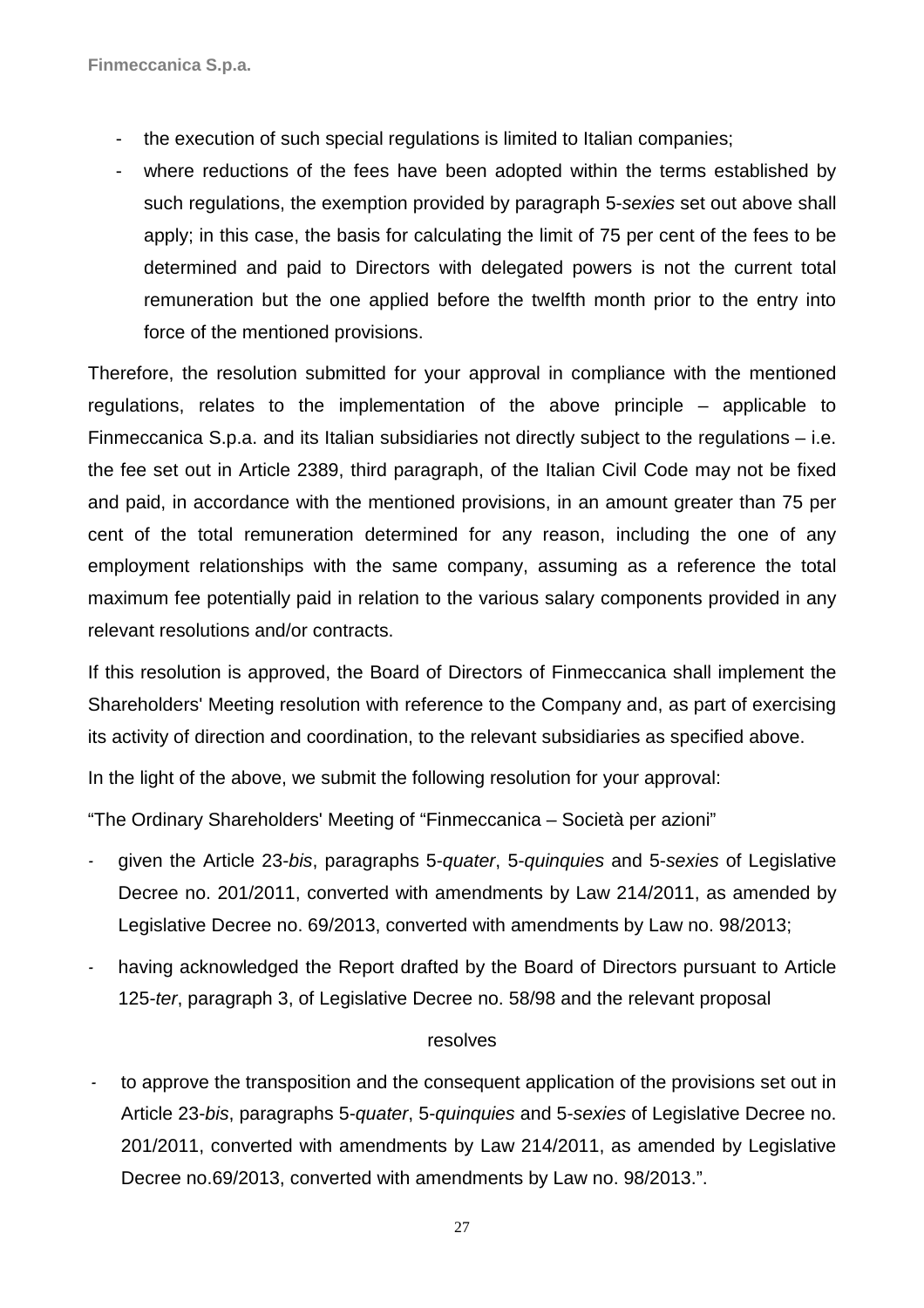# **Explanatory Report of the Board of Directors on Item 9 on the Agenda of the Ordinary Session**

Report on Remuneration: resolution pursuant to Article 123-ter, paragraph 6, of Legislative Decree no. 58/98.

Dear Shareholders,

Pursuant to Article 123-ter, paragraph 6, of Legislative Decree no. 58/98, you are invited to express your vote, in the form of a non-binding resolution, regarding the first section of the Remuneration Report referred to in Article 123-ter, paragraph 3, of Legislative Decree no. 58/98, published in accordance with terms and conditions required by law, illustrating the Company's policy on the remuneration of the members of its administrative bodies, of its general managers and of its executive management with strategic responsibilities, as well as the procedures adopted for the implementation of such policy.

In the light of the above, we submit to the Shareholders' Meeting in ordinary session the following proposal of non-binding resolution regarding the ninth item on the agenda:

"The Ordinary Shareholders' Meeting of "Finmeccanica – Società per azioni"

- having regard to Article 123-ter of Legislative Decree no. 58/98 and Article 84-quater of CONSOB Regulation no. 11971/99;
- having acknowledged the Remuneration Report approved by the Board of Directors on 19 March 2014, drafted pursuant to Article 123-ter of Legislative Decree no. 58/98 and Article 84-quater of CONSOB Regulation no. 11971/99 and in compliance with the provisions of the Corporate Governance Code for listed companies, to which the Company adheres, as well as published within the deadline of twenty-one days before the date of the first call of the Shareholders' Meeting convened to approve the Financial Statements at 31 December 2013;
- having examined, in particular, the first section of the aforementioned Report, illustrating the Company's policy on the remuneration of the members of its administrative bodies, its general managers and its executive management with strategic responsibilities, as well as the procedures adopted for the implementation of such policy;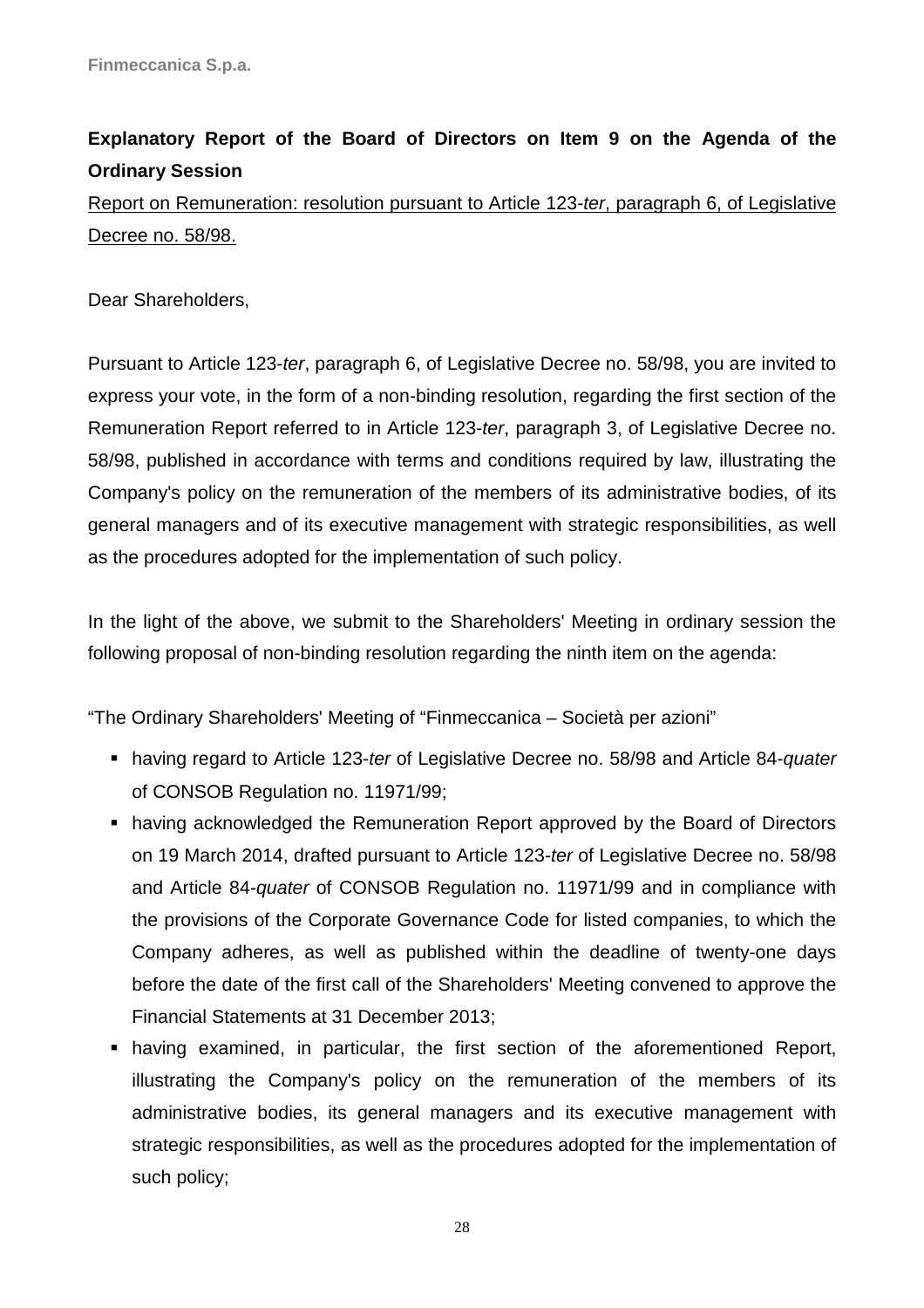having considered the non-binding nature of this resolution, pursuant to Article 123 ter, paragraph 6, of Legislative Decree no. 58/98

### resolves

*-* to vote in favour of the first section of the Remuneration Report drafted and approved by the Board of Directors pursuant to Article 123-ter of Legislative Decree no. 58/98 and Article 84-quater of CONSOB Regulation no. 11971/99."

> for the Board of Directors the Chairman (Giovanni De Gennaro)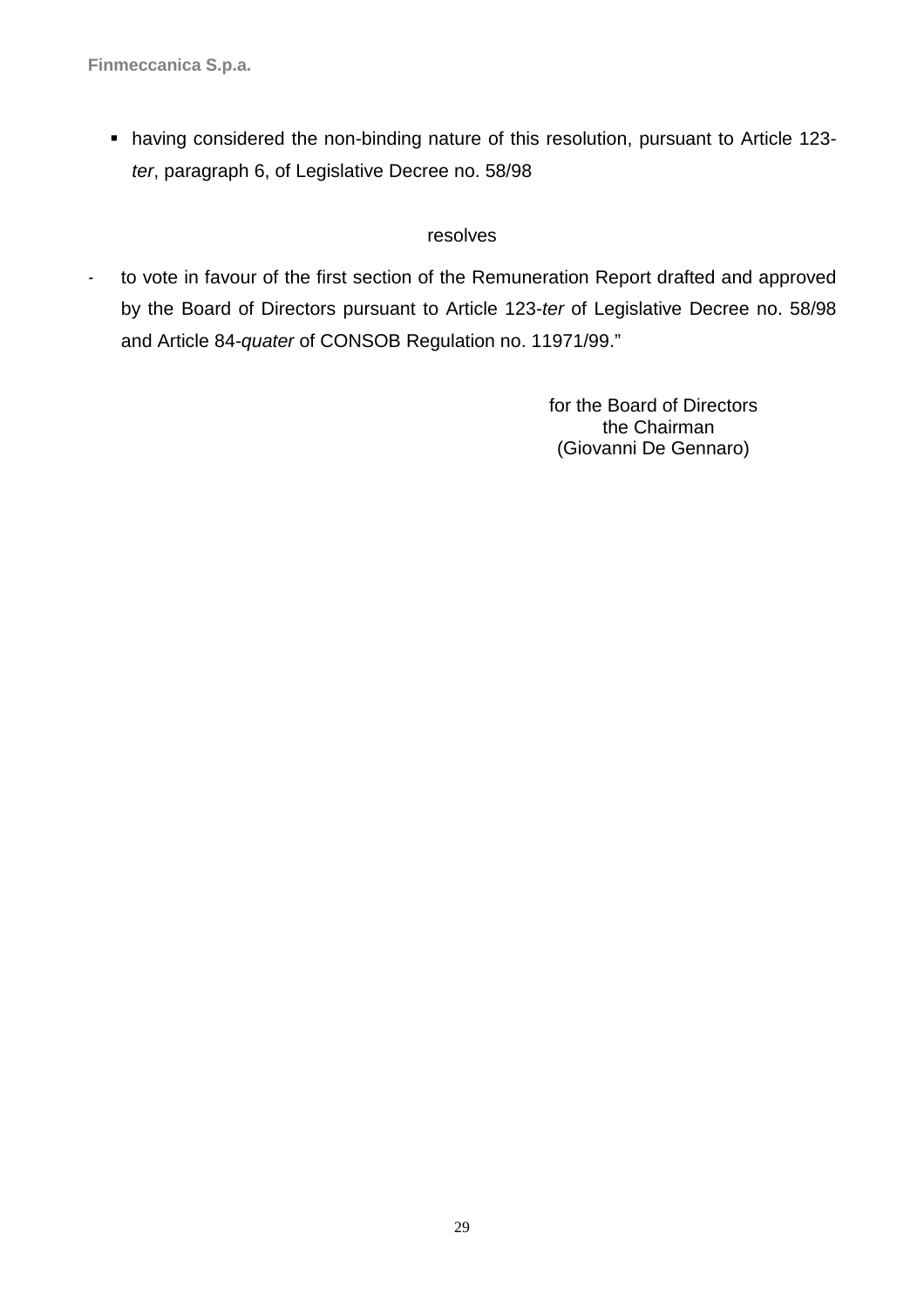Annex - Explanatory reports pursuant to Article 125-ter of Legislative Decree no. 58/98

# **FINMECCANICA'S BOARD OF DIRECTORS ADVICE TO SHAREHOLDERS ON THE COMPOSITION OF THE NEW BOARD OF DIRECTORS**

**(expressed at the meeting held on 19 March 2014)**

In accordance with the recommendations of the Corporate Governance Code, the Board of Directors of Finmeccanica, taking into account the opinion of the Nomination Committee and the results of the self assessment, carried out in view of the Shareholders' Meeting (to be held on 9, 14, 15 May 2014) – that, inter alia, will appoint the new Directors - submits its advice to the Shareholders regarding the professional profiles deemed appropriate. The Board considers the current number of directors to be appropriate to fulfil its duties, and sufficient to form the Committees and ensure adequate representation of minority shareholders; the Board considers that:

### • **the Chairman:**

- should be authoritative, recognised as reliable by institutions, be preferably independent at the time of the initial appointment and, in any case, a guarantee for all the Shareholders;
- should have experience at primary institutional level, i.e. have an experience as Chairman of Boards of listed companies or of companies of significant complexity;
- should be a non-executive Director.

### • **the Executive Director:**

- should be vested with wide management powers and perform the role of Chief Executive Officer;
- should have previous management experience in listed companies having a size, complexity and international level comparable to that of Finmeccanica;
- should have knowledge of the business of Finmeccanica or other similar businesses.